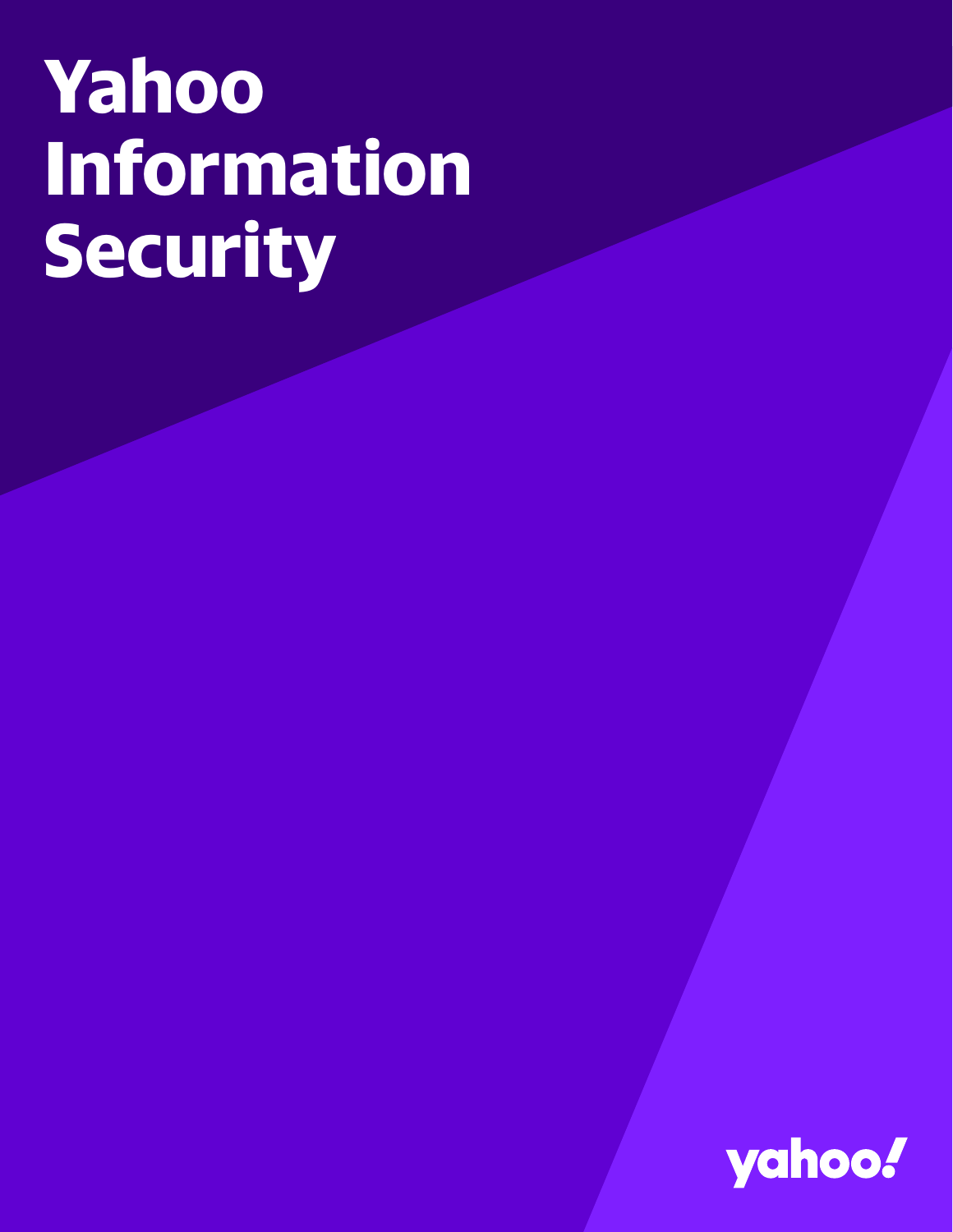

We protect consumer, customer and corporate data.

We use our place on the Internet to fight for our users and for the targeted, abused and vulnerable.

99

**Sean Zadig** CISO - Yahoo



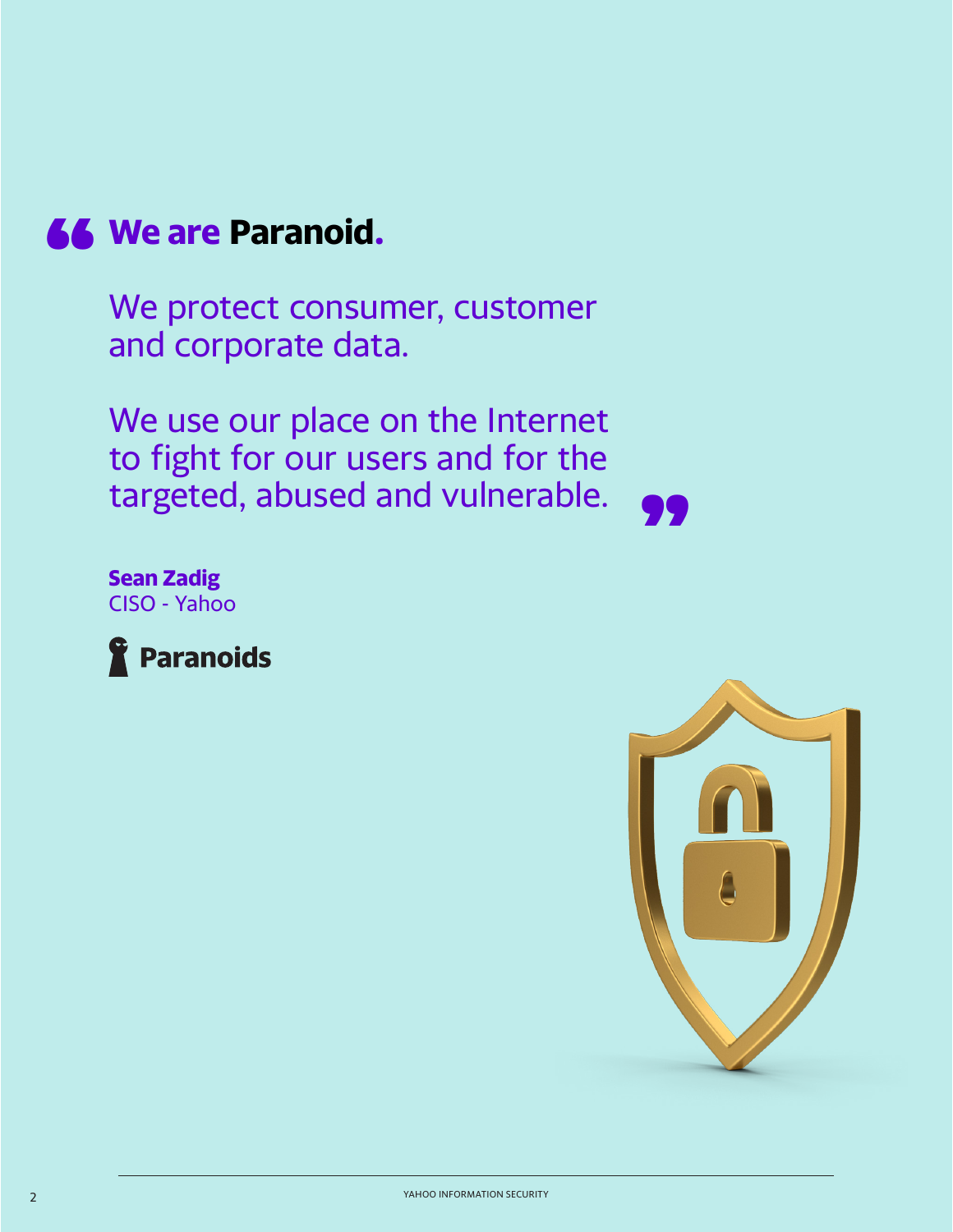# **Information security standards and policies**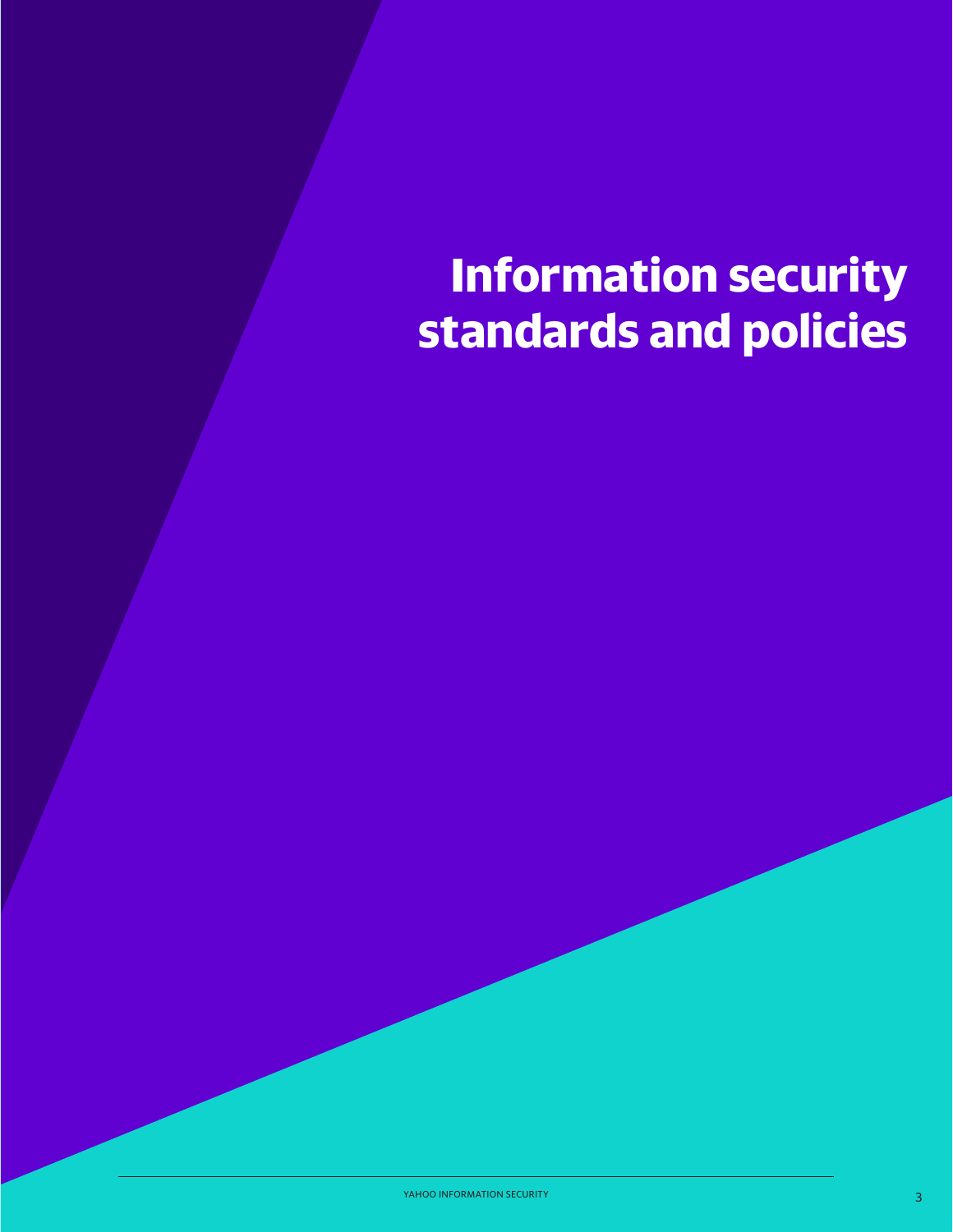

# **Policy**

**Yahoo has a comprehensively documented Information Security Policy which incorporates the entirety of the Yahoo enterprise and features risk assessment, hardened configurations, vulnerability remediation, and incident response controls.** 

# **Policy framework**

A comprehensive approach to information security is essential to protect the interests of Yahoo, as well as the interests of its affiliates, subsidiaries, customers, and vendors. Cybersecurity risks are ever-present and growing in sophistication, so preparation to meet these challenges must be measured against stringent requirements. It is for that reason that Yahoo has mapped its Information Security Policy to the Cybersecurity Framework of the National Institute of Standards and Technology (NIST CSF).

#### **Standards**

The various policy domains are supported by multiple standards. These standard documents outline specific requirements, called "controls," to be met by each business unit operating under the Yahoo corporate umbrella. Ensuring that each business unit meets these mandatory controls creates a uniform approach to information security across the entire Yahoo enterprise. Security standards and controls are administered by the Yahoo Paranoids team, who serve as subject matter experts and provide a central authority for standard implementation. When each business unit implements standards in a uniform manner, the Yahoo enterprise as a whole is more secure against sophisticated cybersecurity threats.

# **Controls**

The specific, mandatory security requirements outlined in each standard are called controls. The controls in each Yahoo standard come from a library of security requirements within an overall Yahoo "Unified Control Framework" (UCF) that is specifically formulated to both implement security best practices at a granular level, and align with the NIST categorization of security standards. Business units are expected to view the security controls of each standard as mandatory, and implement them with the guidance of Yahoo's Paranoids.

#### **Procedures**

Documented procedures are used to guide and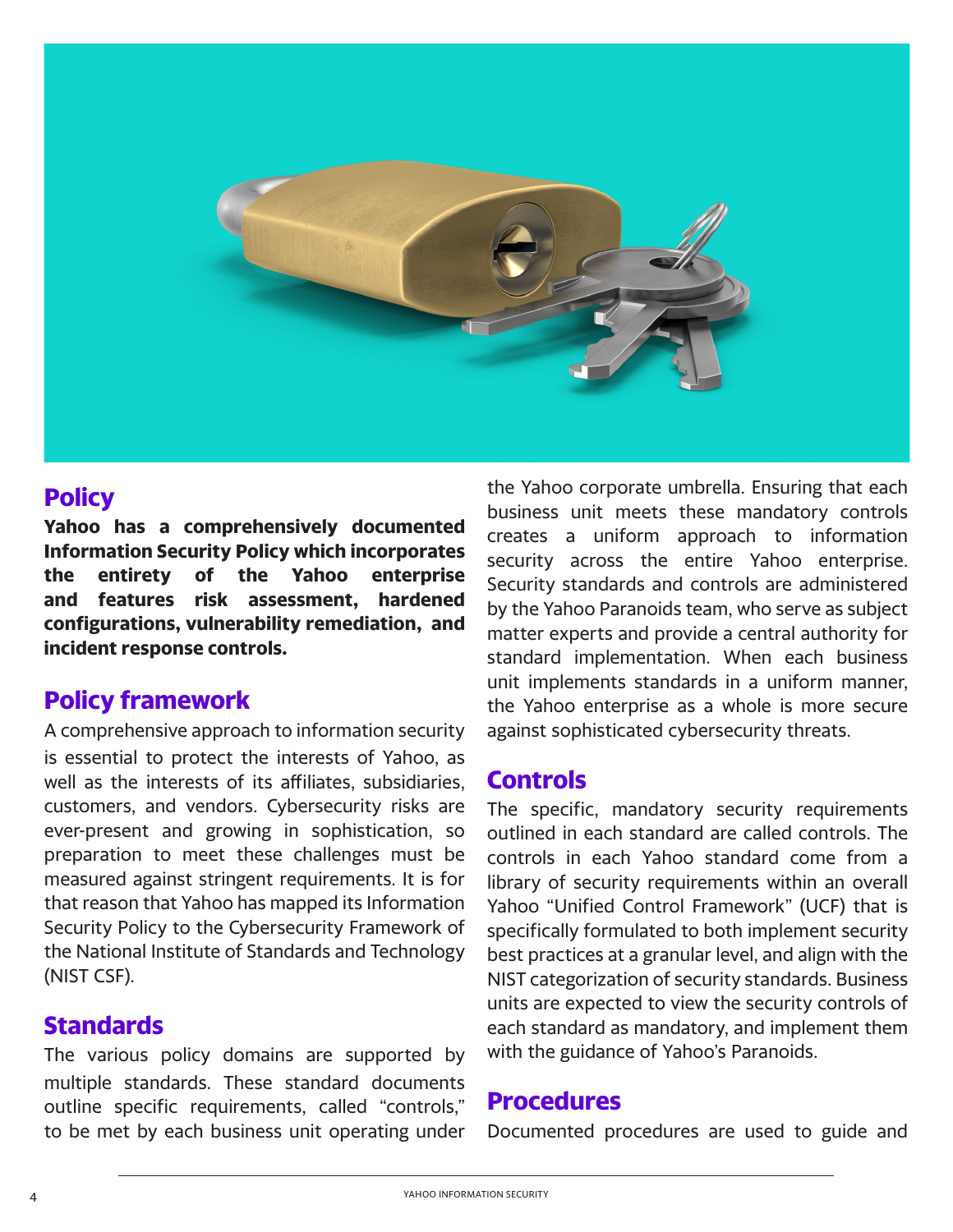standardize implementation of the controls listed in each standard. Just as standards and controls must be uniformly adopted across the Yahoo enterprise, the procedures supporting them are implemented the same way across the business units. These procedures have two levels of granularity: Standard Operating Procedures (SOPs) and Runbooks.

# **Standard operating procedures (SOPs)**

Standard operating procedures are step-by step workflows for security processes. Each workflow incorporates both generic tasks (e.g. "peer review") as well as more detailed sub-steps (e.g. "distribute to peer business sponsors via email"), along with an official process flow diagram. It is generic enough to be applied at each business unit for the same information-security oriented task. Such procedural documents are key to effective management of a security control in diverse business unit environments.

#### **Runbooks**

Runbooks are the most granular approach to procedures supporting information security standards and controls. They are position, team, or business-unit specific instructions meant to convey the greatest detail possible. Ideally, a brand-new, untrained employee could follow the steps of a runbook and accomplish its end goal.

#### **Guidelines**

Documented guidelines are aspirational best practices for information security controls and procedures. Over time, as expert Yahoo employees have engaged with this framework of security measures, they developed improvements to mandatory controls and procedures. These improvements may improve the security profile of their team, ease control adoption, or address gaps in formal protection mechanisms. Yahoo has compiled these suggestions and built "best practices" documents that are not mandatory for adherence but may help each business unit to be as secure as possible.

# **Paranoids review**

The Paranoids act as the stewards of policy and standard documentation that is to be applied across the Yahoo enterprise, subsidiaries, and its affiliates. Each document is reviewed at least once annually for updates and changes due to new requirements. They also store the documentation and ensure it is properly applied, in coordination with business units and subject matter experts.

#### **Compliance**

A key advantage of the Yahoo enterprise policy and standards documentation approach is that documents can be brought into alignment both internally and with external regulations or expectations. While the overarching policy framework is intentionally aligned with NIST, various controls and procedures account for the treatment of particularly sensitive or regulated data and its storage or processing. For example, GDPR or HIPAA protections are embodied where appropriate, and provide proof of fully integrated compliance with these important regulatory regimes. Furthermore, contractual obligations, including PCI DSS and Standard Contractual Clauses (SCCs), can be addressed through proper documentation.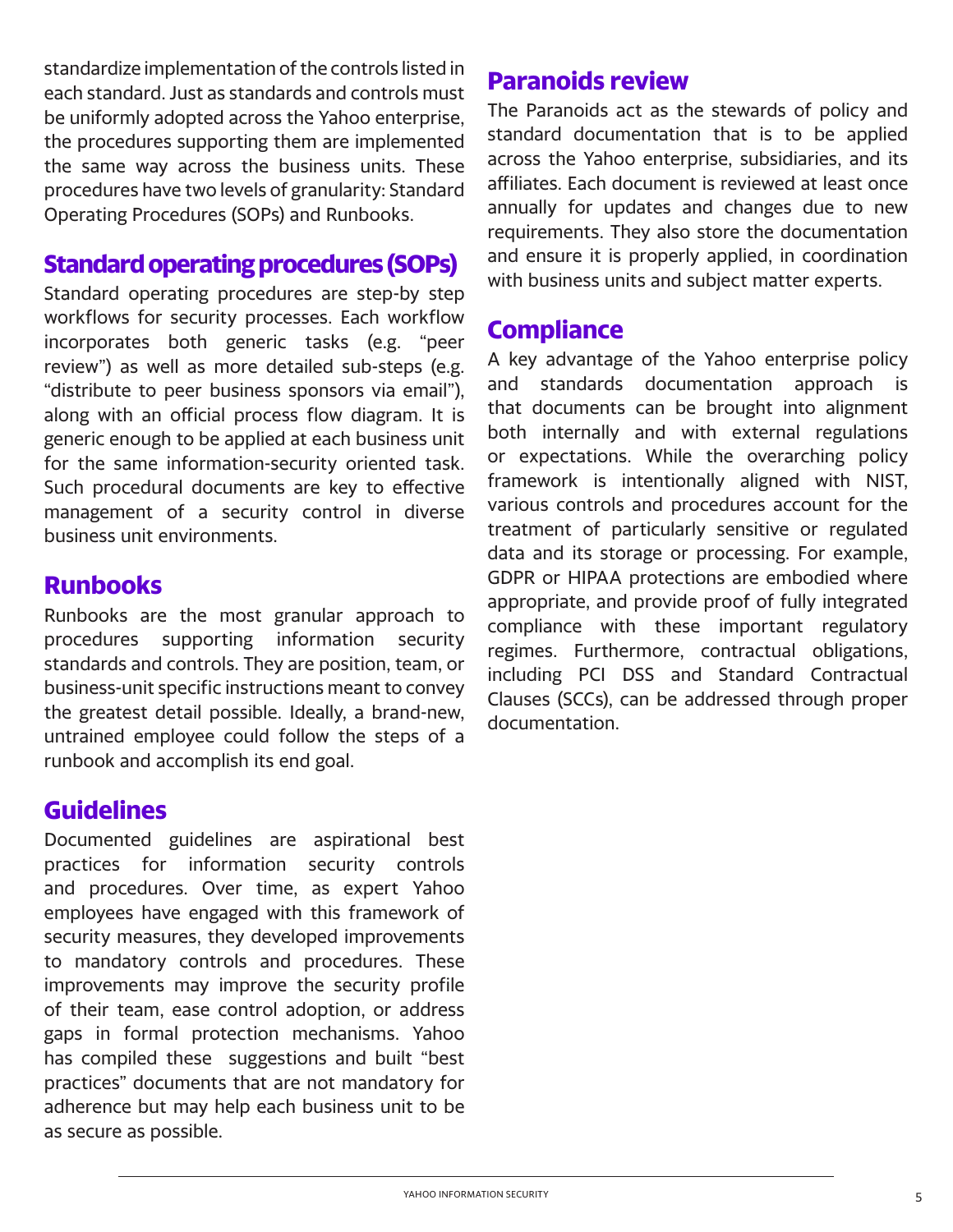# **Personnel security**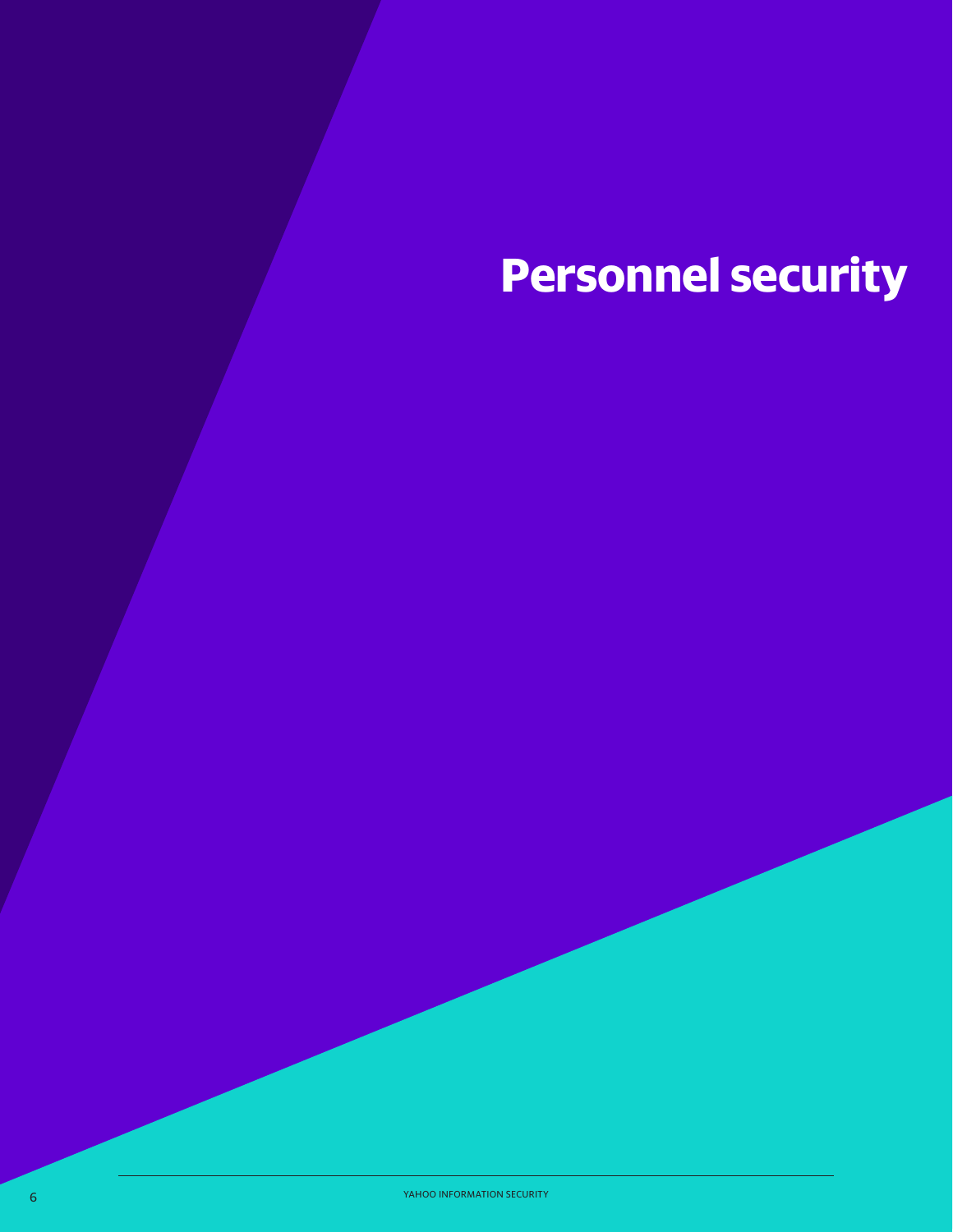# **Personnel security**

**Yahoo's Personnel Security Plan aims to protect and defend the organization's infrastructure by controlling access to secure assets, and supporting a guiding security strategy.**

#### **Personnel security overview**

An effective personnel security strategy is one of the cornerstones of an organization's cybersecurity posture. It dictates how exactly the organization handles employees, determines access to secure (physical and digital) assets, and ensures the responsible handling of third party vendors and contingent workers. Yahoo has a detailed personnel security plan that addresses risks across many disciplines throughout the organization and is dedicated to maintaining a safe and secure environment for all parties involved.

Protecting both physical and access security are crucial parts of Yahoo's guiding enterprise security plan. The personnel security plan is periodically reviewed by both internal security teams as well as external auditors to minimize gaps in coverage. The plan details a global background check program, specific access paradigms, the principle of least privilege, and physical and environmental security.

#### **Personnel security measures**

Yahoo's Personnel Security controls support Yahoo's guiding security strategy by ensuring the right people have appropriate levels of authorization to access the right assets.

#### Access control

Specific mechanisms are in place to handle access for all employees and third parties.

Any Yahoo service provider that handles sensitive data or systems are contractually bound to adhere to the same policies as full time employees. In addition, policy states that any remote support/ troubleshoot access must be strictly monitored and required approval for the specific role.

Security roles and responsibilities for contractors

are outlined in Yahoo's Information Security Policy which is reviewed on an annual basis. Access follows the principles of need to know, least privilege, and role based access control (RBAC) via an automated process to limit or remove access based upon internal user roles.

The principle of least privilege states that users are limited to access rights for the bare minimum permissions they need to perform their work. Under the principle of least privilege, users are granted permission to read, write or execute only the files or resources they need to do their jobs. In other words, the least amount of privilege necessary.

# Background checks

Yahoo is committed to maintaining a safe and secure environment for its employees, contingent workers, visitors, and members. Background checks help Yahoo determine employment eligibility, protect workplace security and safety, and support compliance efforts. They also assist Yahoo in protecting our property and assets. Background checks are mandatory for individuals employed or engaged by Yahoo's operations to work or to provide services as employees, interns, agents, officers, Board members or contingent workers in our physical environment, in our network, or

with our information. The Policy applies to individuals at any level of the organization, and to all Yahoo business entities and wholly owned subsidiaries. Background checks comply with local laws and regulations.

# **Physical and environmental security**

Yahoo's personnel security plan covers both physical and environmental security. Each Yahoo location is a part of the multiple safety processes and procedures that protect its employees. All Yahoo locations require badge-only access for entry. In addition, most locations have front desk reception with 24/7 security monitoring to detect a number of risks such as fire, intrusion, or any other physical and environmental emergencies.

Data Centers have a similar policy when it comes to physical security. Yahoo uses the practices outlined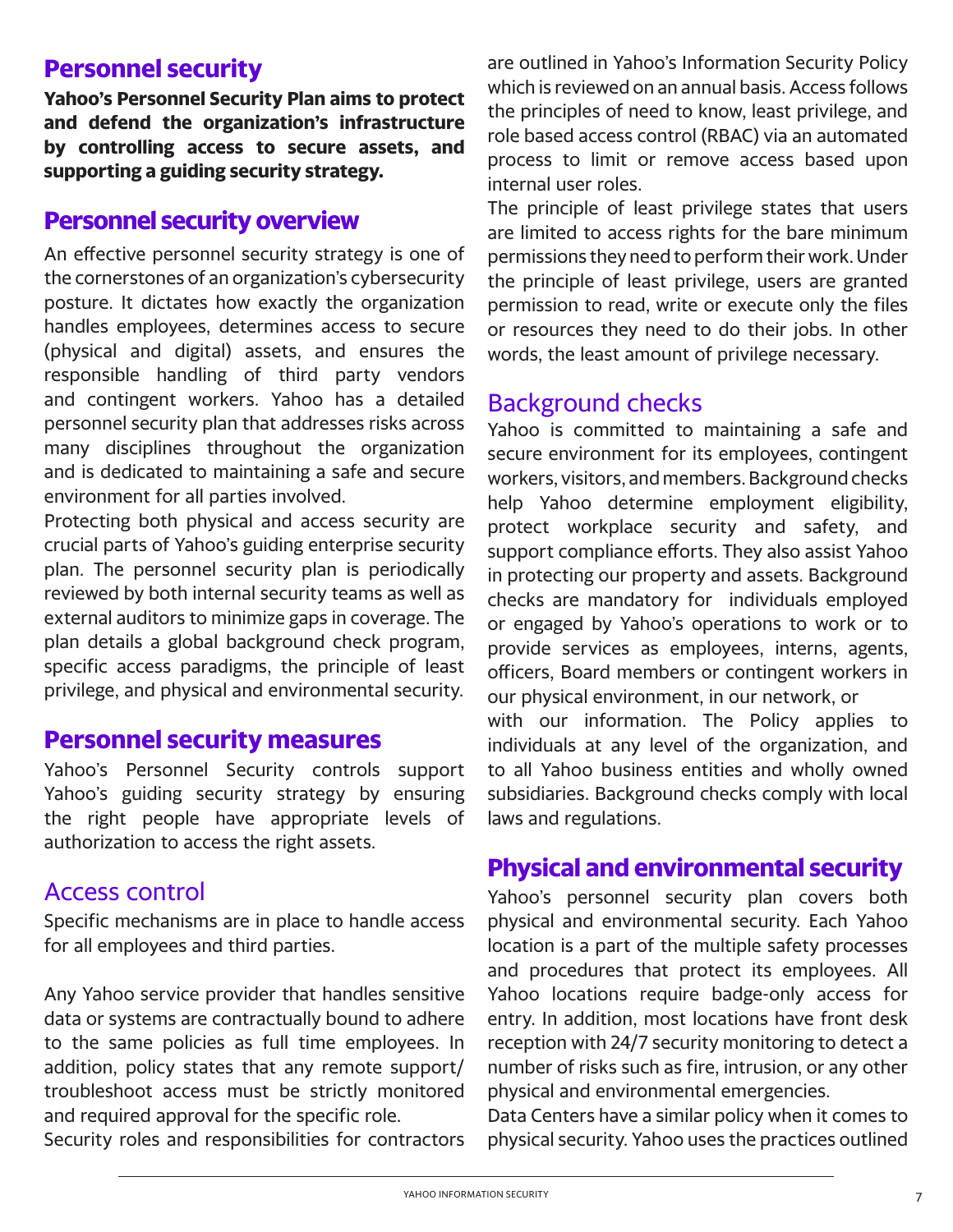in NIST SP 800-53 to support its Data Center Physical and Environmental Protection policies. Dedicated operations teams monitor the physical locations as well as the overall environmental controls on a regular basis to maintain the overall health of the Yahoo infrastructure.

Yahoo data centers use multiple layers of security, including both physical and electronic access controls. Cameras monitor the space internally to document any unauthorized or attempted unauthorized access into any datacenter physical location. In the event of an outage or unplanned event, all security mechanisms must be in place including the use of redundancy in the system for protected equipment.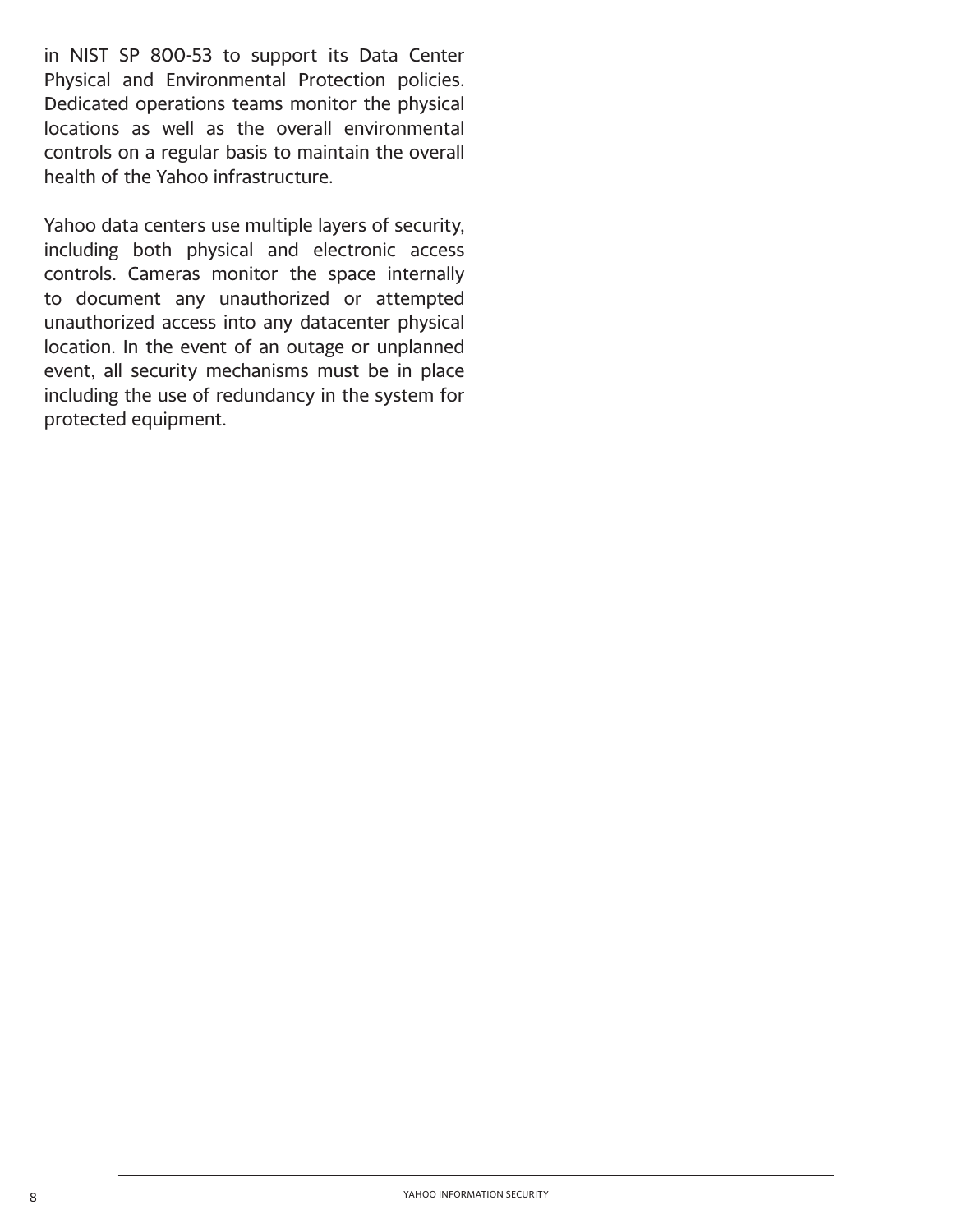# **Risk management**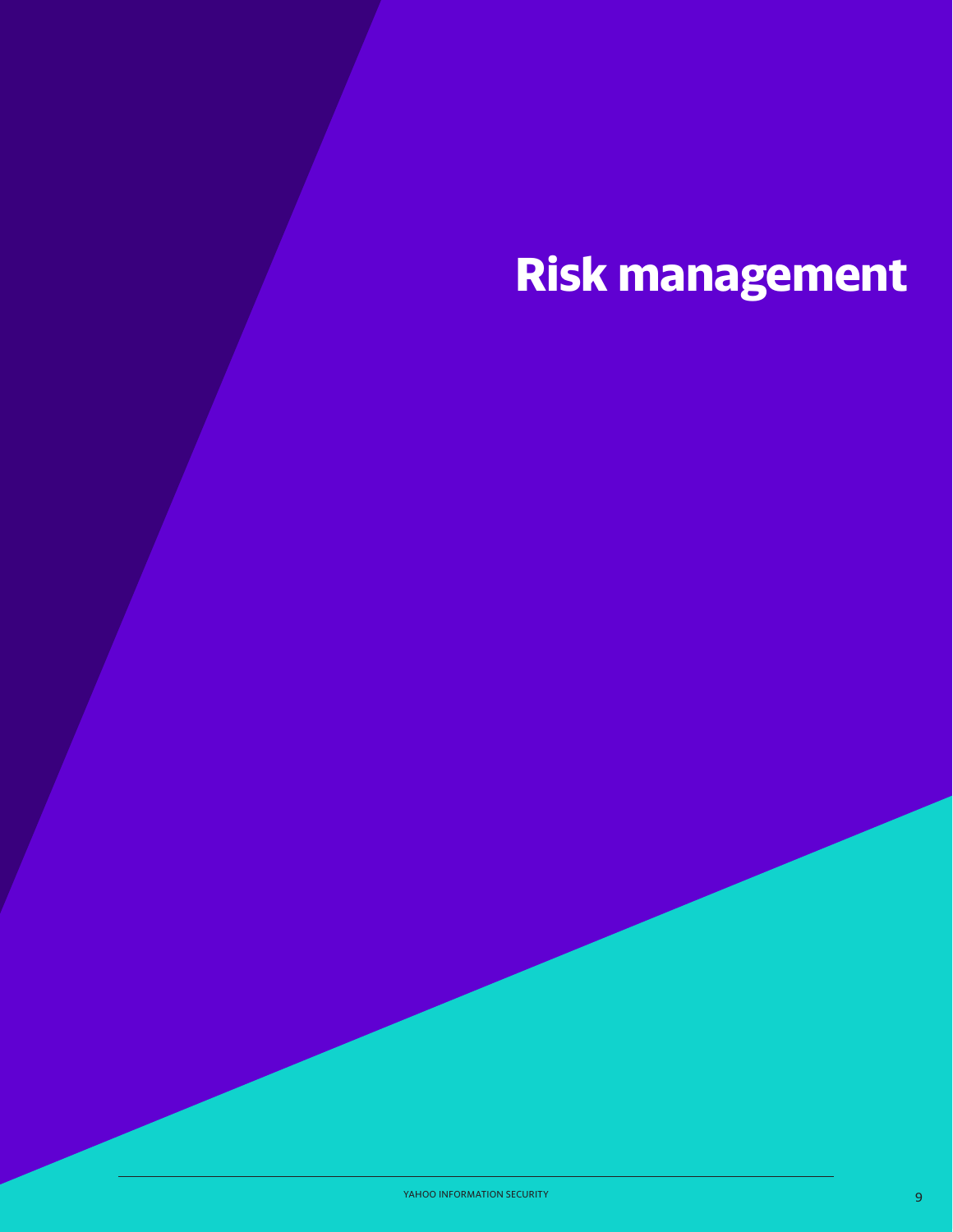# **Risk management**

**Yahoo has a robust risk management strategy that focuses on all aspects of the Yahoo enterprise, ranging from security bugs in software to supply chain & supplier risks.**

#### **Risk management overview**

Information security is paramount at Yahoo. There are inherent security risks that accompany any IT infrastructure - Yahoo is no exception. Cybersecurity risks grow year after year as attackers and threats become more and more sophisticated. All cybersecurity decisions at Yahoo are driven from a thorough understanding of the organization's assets, vulnerabilities, threats, data, and network systems. Risk management at Yahoo involves constantly refining the organization's risk tolerance strategy, formally assessing security risks both internally and via third party auditors, tracking risks using robust ticket management and threat intelligence platforms, and analyzing risks posed by third party vendors and suppliers.

# **Risk policy**

Yahoo has a guiding risk management framework in place which defines how employees and systems should act in order to secure Yahoo and its consumers. Yahoo's formal risk management strategies and risk assessments are used to evaluate how well Yahoo's existing controls and policies protect customers and employees and shield the enterprise from risk. Many inputs impact risk decisions at Yahoo, including regulatory requirements, contractual obligations, business drivers, and threat events. Yahoo frames and classifies risks based on these inputs in order to properly manage risk in the enterprise and formally evaluate its current risk levels.

#### Formal risk assessments

Formal risk assessments are measures taken to evaluate the universe of risk at Yahoo. They are extensive operations that assess what potentially could go wrong, the likelihood of risk events occurring, and the impact to the firm's writ largely if the event were to happen. They also provide direction on what gaps exist in current controls and how/to what extent these should be alleviated. Yahoo follows industry standard risk assessment procedures with general guidance from NIST 800- 30. The risk assessment process at Yahoo includes the following elements:

### System characterization

The first step to any formal risk assessment at Yahoo is to fully characterize Yahoo's infrastructure (people, processes, and technology). To initialize any assessment, analysts on teams across Yahoo's platform and security teams collaborate to provide information regarding asset details, configurations, system diagrams, interface information, processes, personnel lists, network schemas, etc. about the items in scope in order to ensure that the risk assessment is thorough.

# Risk identification

Internal or external security and risk assessment experts across teams walk through systems in order to identify potential threat vectors. For example, Yahoo's Bug Bounty program and Vulnerability Management team are dedicated to identifying technical vulnerabilities on Yahoo's infrastructure. Other teams across Yahoo's Paranoids play large roles; for example, a network security expert might note that one network segment is particularly vulnerable to a DDoS attack due to a gap in a process, or a product security expert at Yahoo might note that a group of encryption keys is vulnerable because there is no separation of duties mechanism in place. Outside of the Paranoids organization, risks also arise from M&A activity, PCI assessments, and third party security reports. All these threats are compiled into securely protected documentation with specific metrics such as number of users on the platform, value of data impacted, etc., in order to conduct impact analyses and prioritization.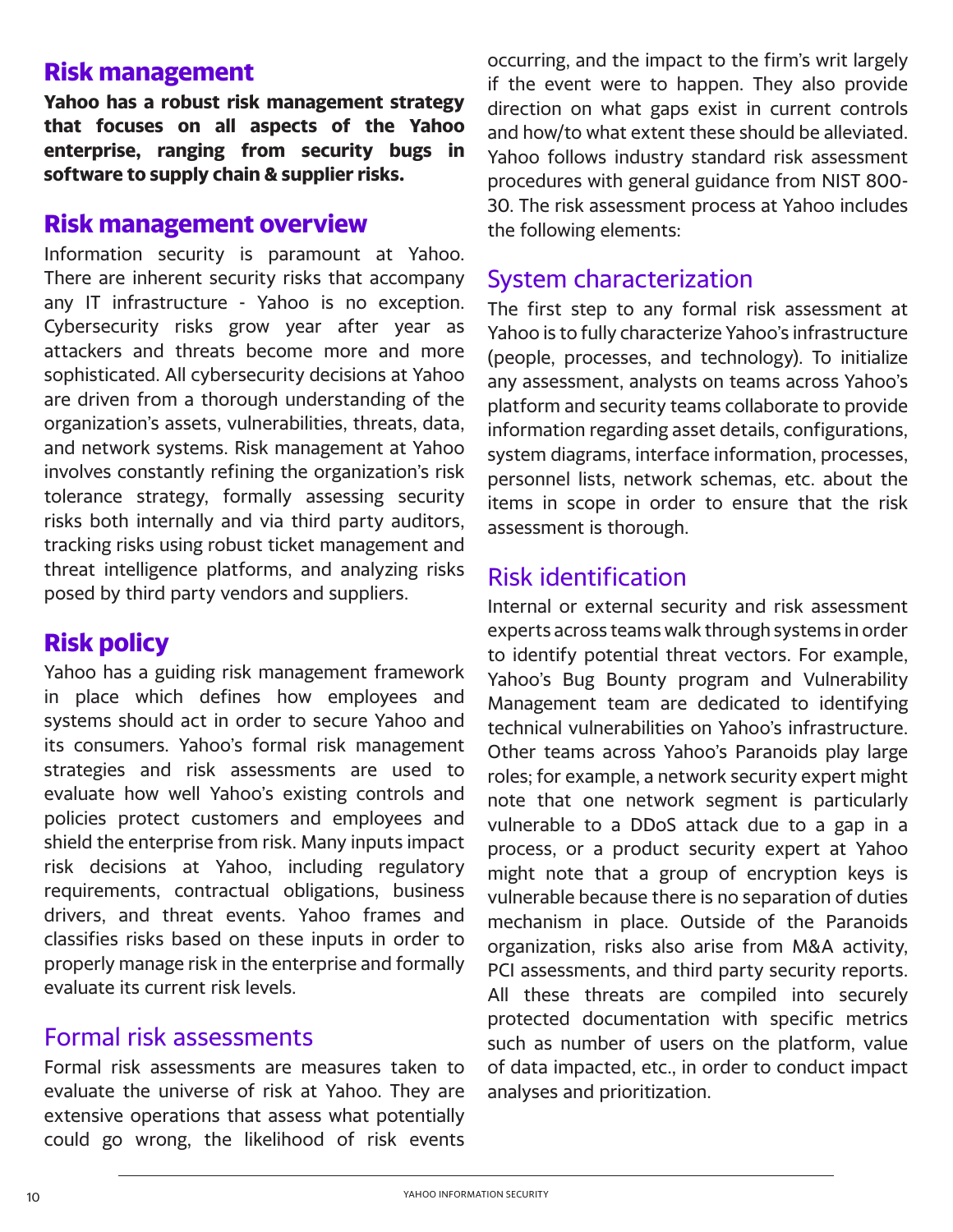### Impact analysis

After threats have been identified and the systems in scope characterized, the impact analysis determines the scope of potential damage that the threat event would cause if it occurs. Some questions to consider when looking at a threat event would be:

Which information systems and processes are impacted by the threat event? How critical are they to business operations?

What are the interdependencies of these impacted systems and processes?

What is the required uptime/maximum downtime for each of these systems?

# Probability calculation

The likelihood assessment stage of the risk analysis process is critical. A threat event with an extremely high impact can have relatively low risk to the organization if the likelihood of it occurring is close to zero.

#### Controls examination

Yahoo utilizes industry standard procedures in order to answer two key questions regarding existing mitigating controls:

Are there any gaps in current control coverage? Are the currently in-place controls sufficient to defend against attack?

Yahoo utilizes both in-house teams and third-party experts to periodically reexamine Yahoo's suite of defensive controls. Maturity models are used to measure Yahoo's existing controls against industry standard Cybersecurity Frameworks such as NIST. Controls ranging from technical network controls (such as firewall configurations) to administrative controls (such as a remote VPN policy) are reviewed in each risk assessment.

# Scoring and prioritization

The final step of the risk assessment process is the scoring and prioritization phase. Prioritization is based on a variety of risk inputs collected during the previous assessment stages, most notably exposure, impact, and likelihood. This allows for analysts to easily run reports and provide executive level visibility into security risks across Yahoo's enterprise.

#### **Risk tracking, reporting and treatment**

Yahoo takes the final outputs from each stage of risk assessments and uses them to track various risks across the enterprise. Analysts across Yahoo's many teams create reports that flow up into executive-level dashboards to provide holistic views of risk across the firm.

#### Security bugs

Yahoo's Security Bugs (or, SBugs) program is a robust solution for tracking and treating technical security issues across the enterprise. Yahoo has dozens of teams dedicated to hunting down SBugs across Yahoo's software platforms and meticulously tracking them. Yahoo's Risk Management team has trained analysts dedicated to conducting statistical analysis across tracked security bugs in order to inform the enterprise's strategic initiatives. These analysts create executive level reports that inform business owners and leadership about the most pressing technical risks the organization is currently facing, timelines for risk remediation, and which groups in the enterprise own the most risk. Yahoo's Paranoids work with the business owners to provide guidance on remediating the issues.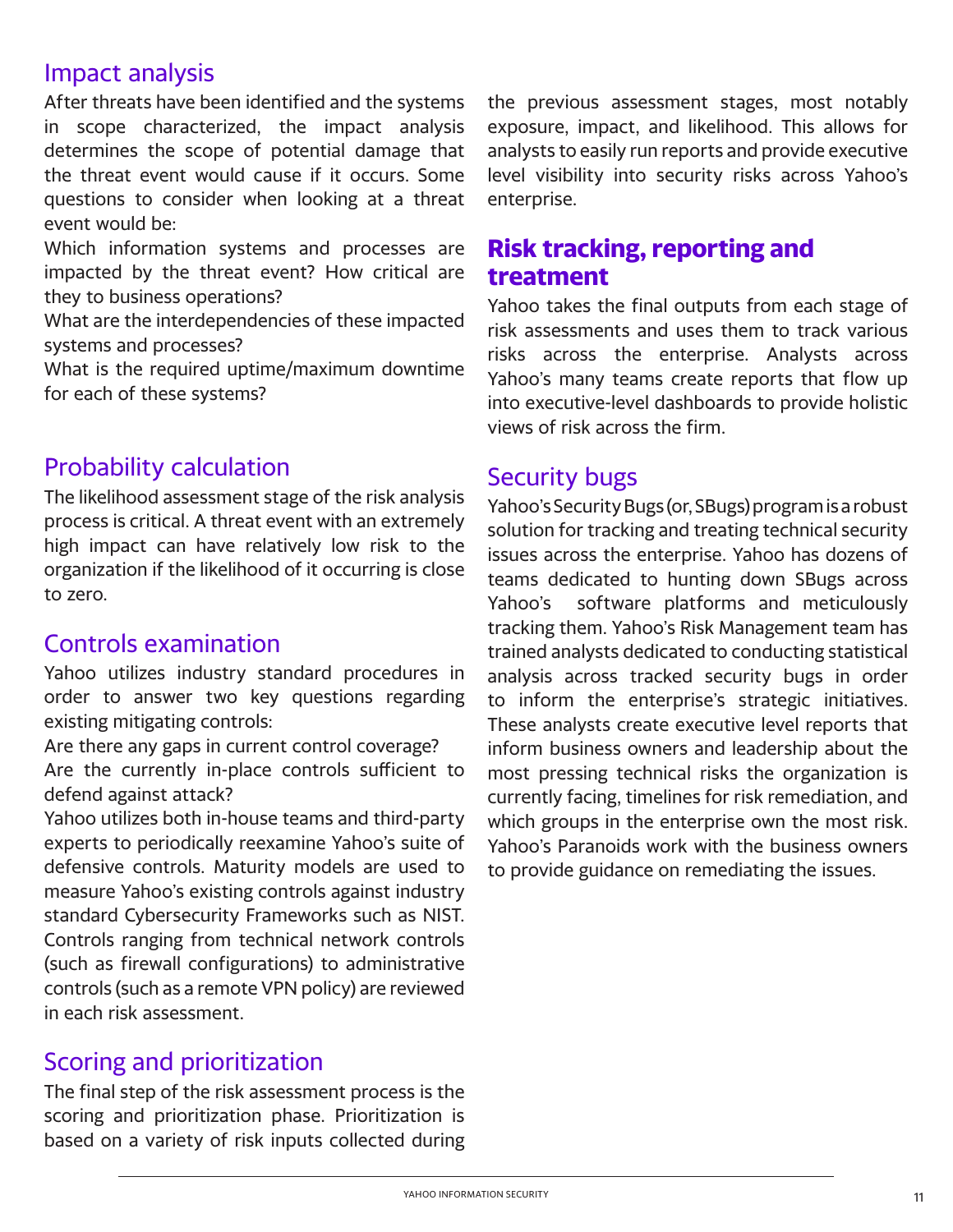# **Vulnerability management**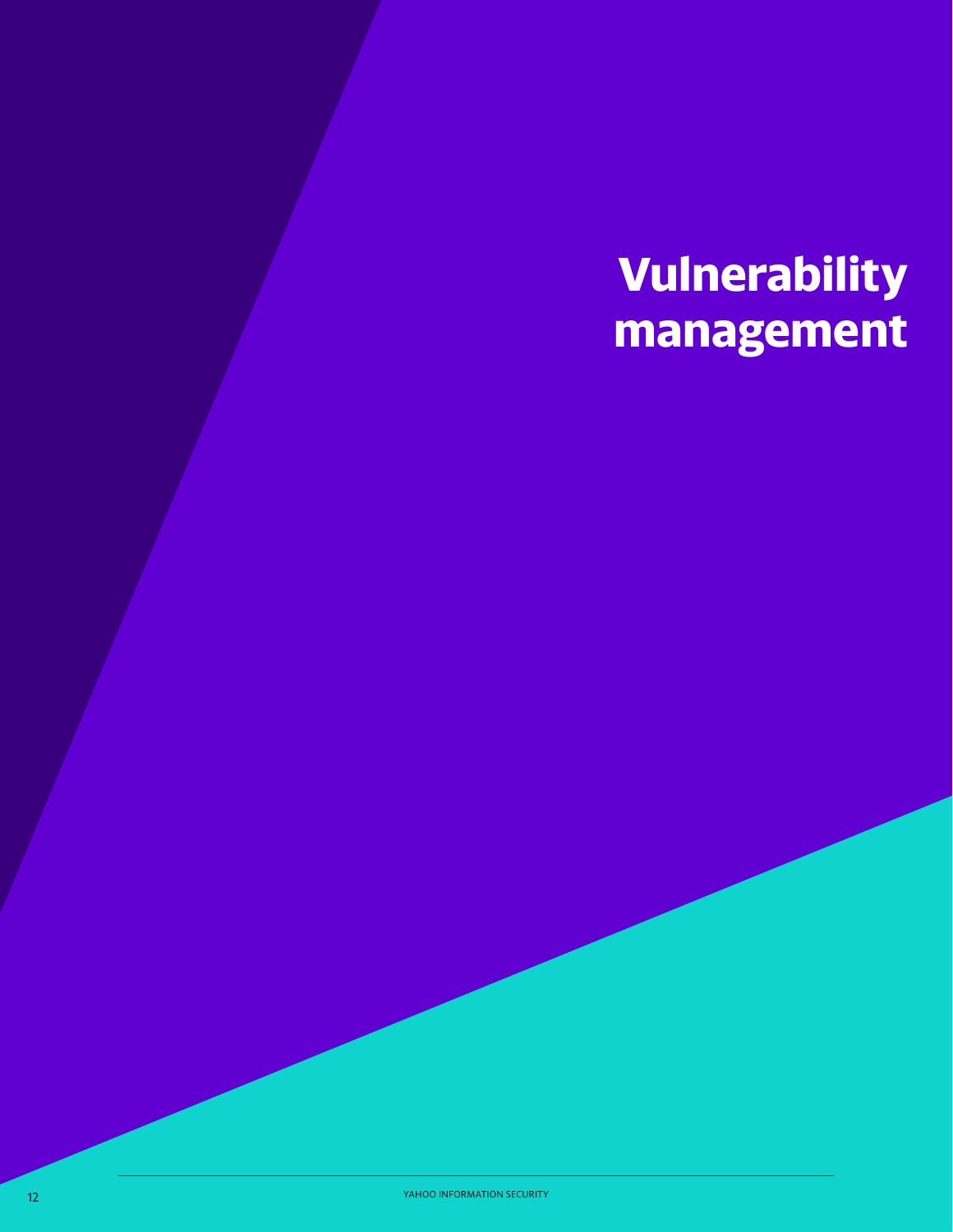# **Vulnerability management**

**Yahoo has a dedicated team focused on ensuring that vulnerabilities in the company's infrastructure are identified, tracked, and remediated within the standards set by Yahoo's guiding Information Security Policy.**

# **Vulnerability management overview**

In information security, a vulnerability is a weakness which can be exploited by a malicious actor or adversary. Vulnerabilities arise from a multitude of causes, such as misconfigured systems, design flaws, and bugs in code. Yahoo's Paranoids have a dedicated group for handling vulnerabilities in the infrastructure - the Paranoid Vulnerability Management team. This team utilizes automated scans and internal research to detect, track, and perform remediation of vulnerabilities on Yahoo's systems. Vulnerability scans are performed regularly and are then tracked to remediation. Once a vulnerability is detected, the team assigns a ticket to the team responsible for the system with timelines for resolution. Categorization and SLAs are determined by the Paranoids Risk team.

# **Scanning**

A key responsibility of the Paranoid Vulnerability Management team is to continuously scan systems in order to proactively identify vulnerabilities, misconfigurations, and flaws, and then ticket findings for remediation according to SLAs determined by Yahoo's guiding information security risk frameworks. Several types of vulnerability scans and assessments are employed in order to align with the enterprise's guiding Information Security Policy and SLAs.

# Perimeter scanning

Yahoo conducts periodic perimeter scans across its external network infrastructure to continually assess the most exposed assets on the infrastructure for both vulnerabilities and misconfigurations.

# Internal scanning

In addition to perimeter scans, Yahoo also conducts a variety of internal scans. Internal scans examine assets in the internal networks, in data centers, and public clouds for vulnerabilities and misconfigurations. They consist largely of discovery scans and unauthenticated network scans.

# Agent-based scanning

Yahoo also conducts agent-based scanning. Yahoo uses an agent-based scanning regimen to give high-fidelity authenticated scan information at the host level. This will sometimes provide additional context about a potential vulnerability or misconfiguration that would not normally arise from a basic perimeter or internal unauthenticated network scan.

The results of all scans are reported directly to the Vulnerability Management team in real time.

# **Maintenance requirements**

Yahoo policy states that IT systems and software/firmware must operate at the highest supported release which actively minimizes the number of known vulnerabilities due to system misconfigurations.

Yahoo strives to ensure that installed software/ firmware versions are updated, upgraded and patched promptly when a known vulnerability is involved.

# **Newly disclosed vulnerabilities**

The Paranoids employ a layered approach to identifying vulnerabilities on Yahoo's infrastructure. One facet of this layered approach is Yahoo's "Newly Disclosed Vulnerability Response." Yahoo's Paranoids have a detailed playbook that walks stepby-step through the identification and response to vulnerabilities that have not yet been identified on Yahoo's infrastructure (these are called New Vulnerabilities, or zero days). The playbook gives specifics for monitoring and identification, and drives the process through to remediation and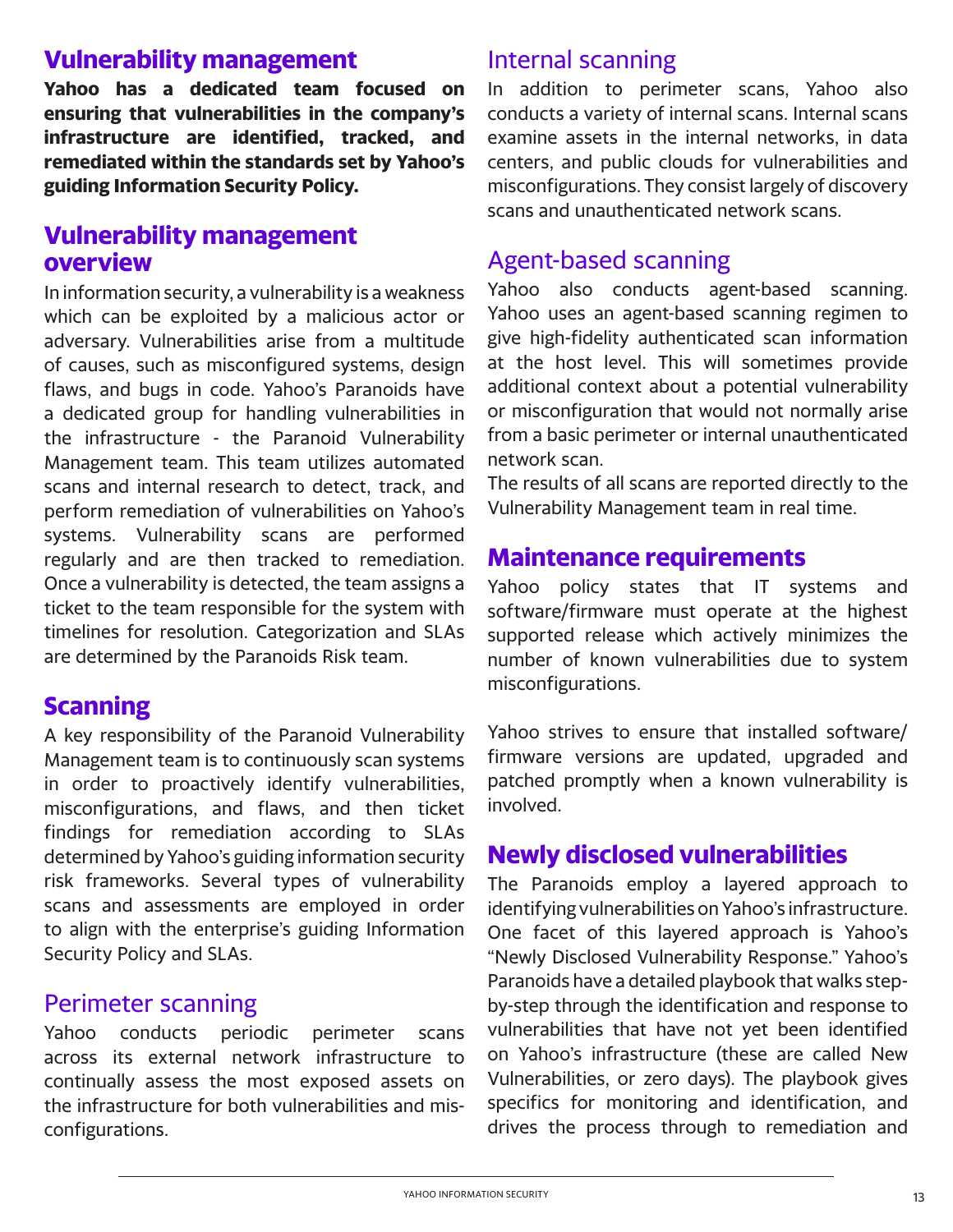mitigation of the newly discovered vulnerabilities. Yahoo's Newly Disclosed Vulnerability Response process is cross-disciplinary within Yahoo's Paranoids, including participants from security management, Yahoo's Incident Response team, and Yahoo's Security Bugs team. This provides the needed flexibility to the Paranoids to work together to quickly identify, analyze, triage, and understand the impacts of never-before-seen vulnerabilities.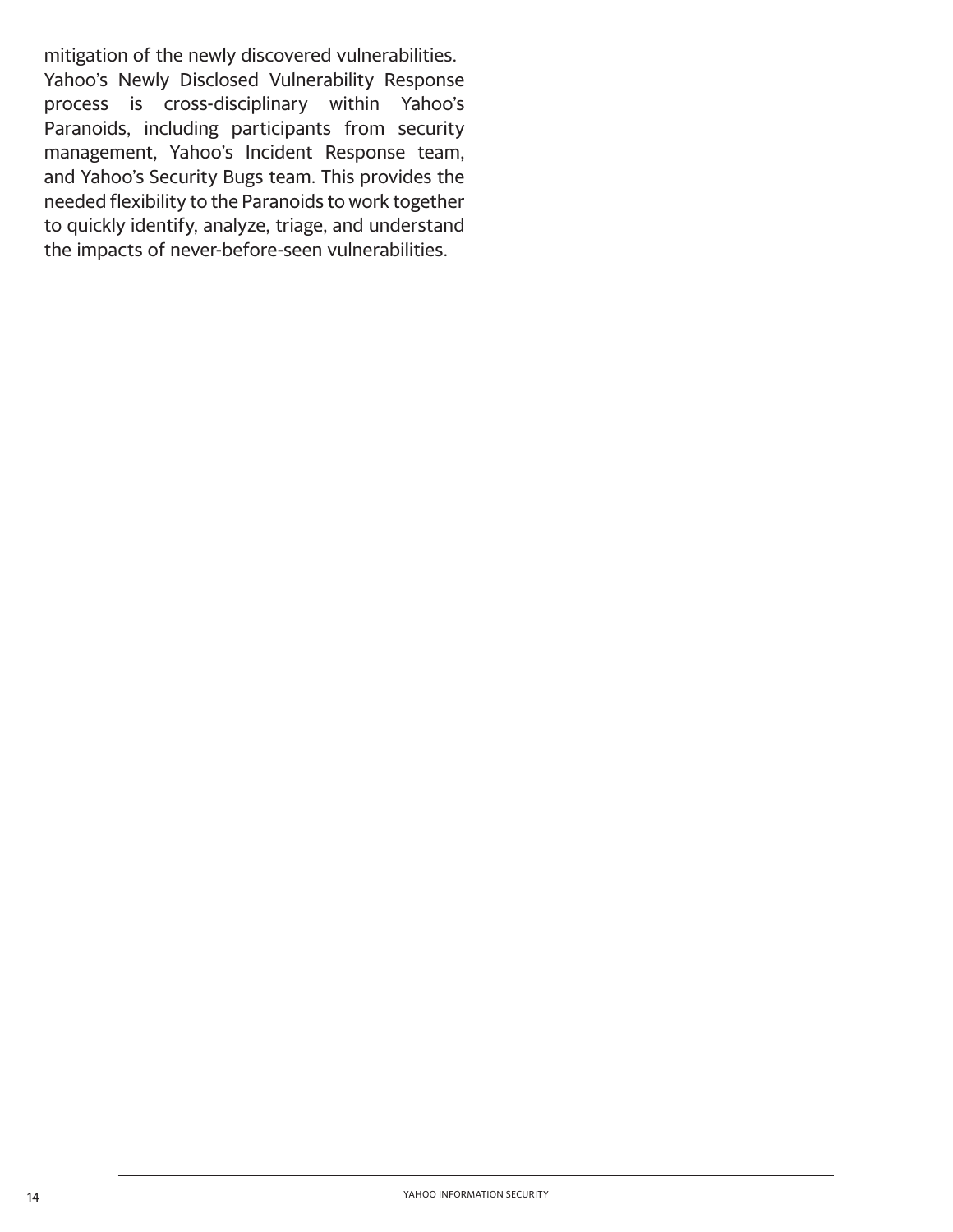# **Network administration and change control**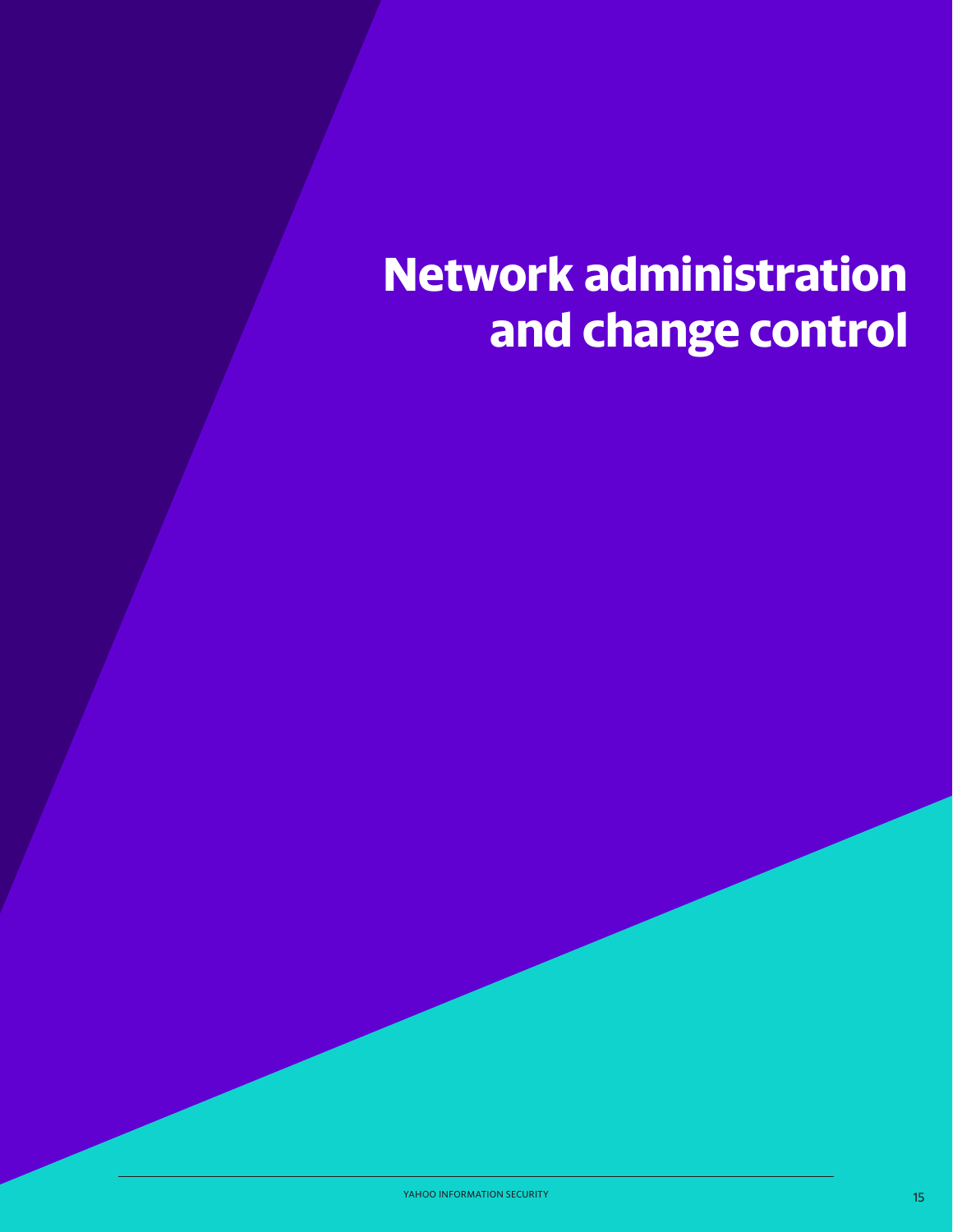# **Secure network administration**

**Yahoo's Network Operations organization uses state of the art tools to ensure that all enterprise systems operate seamlessly and securely.**

#### **Overview**

Network security is one of the most critical stage gates in securing Yahoo's data and services. Yahoo's network is the perimeter that encircles the enterprise's valuable data and assets. Yahoo's Network Operations organization and Yahoo's Paranoids are dedicated to the enterprise's network security. They are responsible for ensuring that no violations of Yahoo's Information Security Policy and guiding strategy are deployed onto the network. These teams are staffed with engineers who work with various Yahoo business units to not only remediate any existing network incidents, but also assist in hardening system and network infrastructure. Secure network administration at Yahoo considers a wide breadth of functions such as: utilizing industry standard network hardening mechanisms, ensuring that the network is standardized, making sure that changes to the network are well-defined and approved prior to deployment, conducting rigorous network risk assessments, and managing the implementation of preventative mechanisms and controls for emergency operations.

# **Defending the perimeter**

Yahoo's network engineers and engineers across their Paranoids teams have implemented a variety of industry standard controls in order to harden the network perimeter. Yahoo's network and system environments are logically separated in order to ensure the isolation and protection of sensitive data. This defined separation allows Yahoo to strategically place network tools such as firewalls, intrusion detection systems, and intrusion prevention systems across the infrastructure at critical choke points. Yahoo has teams of trained experts dedicated to both monitoring the configurations on network defense systems and reviewing the

logs coming from them to ensure that all threats to the network are thoroughly tracked and negated. Yahoo's information security compliance teams maintain rigorous sets of policies, standards, and procedures that all network perimeter operations abide by. These policies and procedures define, for example, how administrators at Yahoo configure the vast array of firewalls on the infrastructure up to secure, effective levels.

# **Network standardization**

Network standardization is one of the key philosophies that guides Yahoo's network security strategy. Network standardization eliminates oneoff cases on systems and ensures that all Yahoo systems, including those from any of Yahoo's legacy infrastructures can cooperate seamlessly. To achieve this high level of standardization, Yahoo uses a "zero-trust" paradigm in provisioning new network devices. This means that when new network devices are added, it is assumed that untrusted or trusted actors could be attempting to use it - this is a guiding principle that leads to total standardization and rigorous authentication of access to devices. Besides minimizing network resource usage, keeping network hardware and software standardized also allows a more streamlined approach to network monitoring and defense implementation. With full standardization, communication across personnel and infrastructure becomes simpler, and network security incidents become easier to manage.

# **Secure change control**

Change is inherent to any organization, but many do not realize that change management is, above all, a security issue. Each change to an organization's systems: the addition, removal, or modification of existing policies and systems, can introduce new risks.

#### Network change control

Yahoo's Network Operations organization values effective change management. Network policy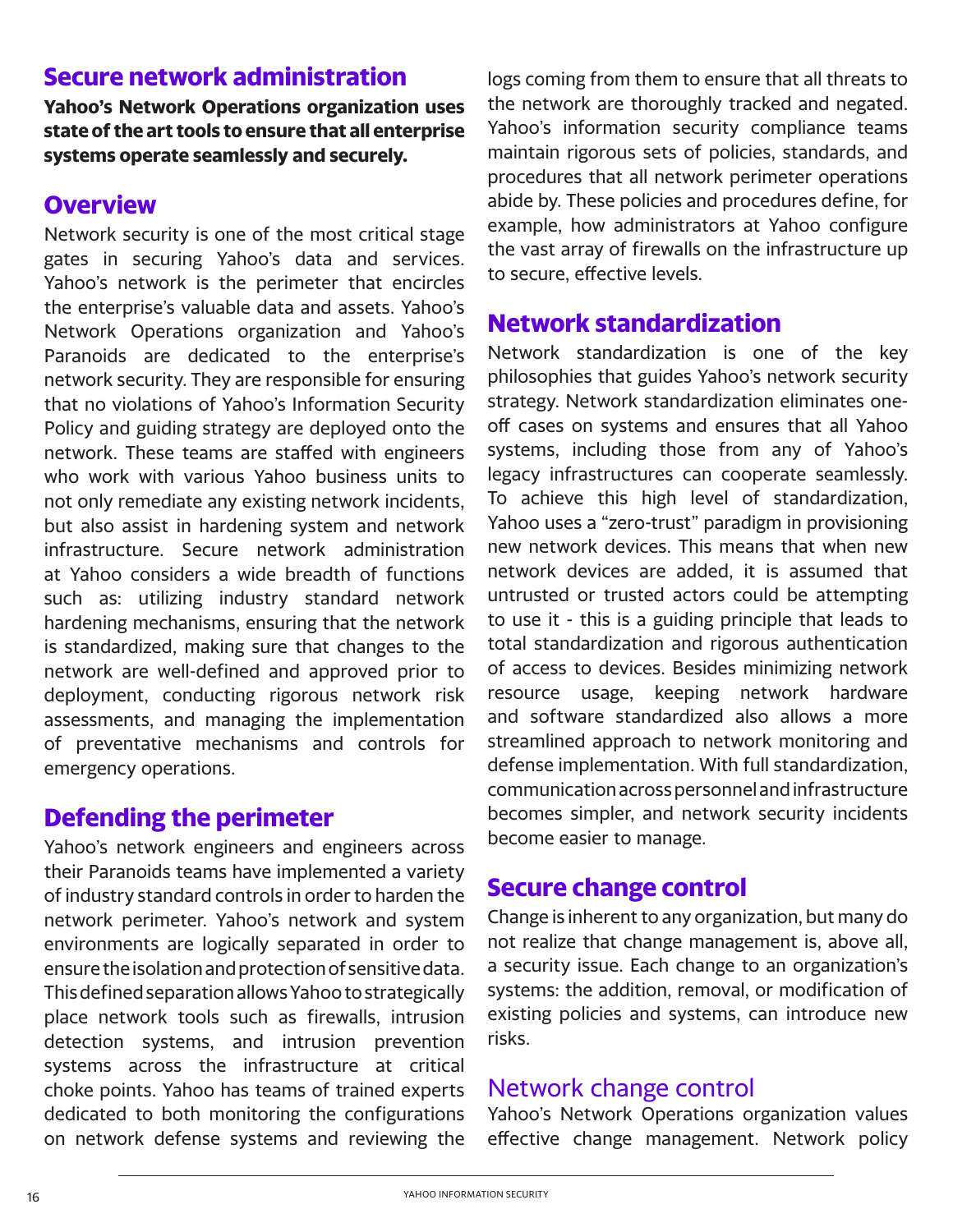changes are carefully reviewed in order to prevent the creation of violations on Yahoo's networks. All policy changes to the network must undergo request and approval processes. The Yahoo Paranoids team has change approval oversight; the Paranoids work closely with business units to ensure that they not only adhere to the guiding information security strategy, but they understand it as well. Yahoo's Network Operations organization provides expert support to the Paranoids organization in order to validate that both the business units' and Paranoids' operations remain in compliance with network security requirements. Yahoo typically manages major network policy changes using a thorough change management request (CMR) process.

# Systems change control

Yahoo Change Management policy aims to reduce risk and service disruption caused by changes across the organization. Consolidation efforts in large organizations such as Yahoo can be extremely complex and challenging.

Change Management drives the adoption of best practices and secure process improvement for the enterprise. Change Management Processes provide guidance and procedures for implementing proposed changes as well as a means to manage change approvals.

# **Network risk evaluations**

Members outside of the Network Operations organization such as Yahoo's Vulnerability Management team (and others in Yahoo's Paranoids) provide independent assessments and evaluations to ensure the highest rigor in internal network risk analysis. Yahoo regularly runs scheduled, automated vulnerability scans against all publicly facing systems to ensure that all systems are hardened to secure levels. Yahoo does not share specific infrastructure details or vulnerability information outside of authorized personnel. The results and reporting documentation from risk and vulnerability assessments are stored securely. These internal network risk evaluations are conducted separately from annual, formal third party risk assessments that evaluate how effectively Yahoo's security mechanisms align with the enterprise strategy.

# **Cryptographic architecture**

Yahoo's cryptographic architecture provides a framework for how to manage encryption processes within the Yahoo network environment. Encryption is one of the foundations of cybersecurity. It is the process used to protect and encode the transmission of secure data across communication channels within and across a network infrastructure. A cryptographic architecture is a wide-ranging framework. It describes the mathematical algorithms, protocols, access mechanisms, and encryption key characteristics used to successfully execute encryption on or across a network. Yahoo's team of cryptography experts have engineered a mathematically sound, proprietary cryptographic framework that protects against unauthorized access to Yahoo's most sensitive systems.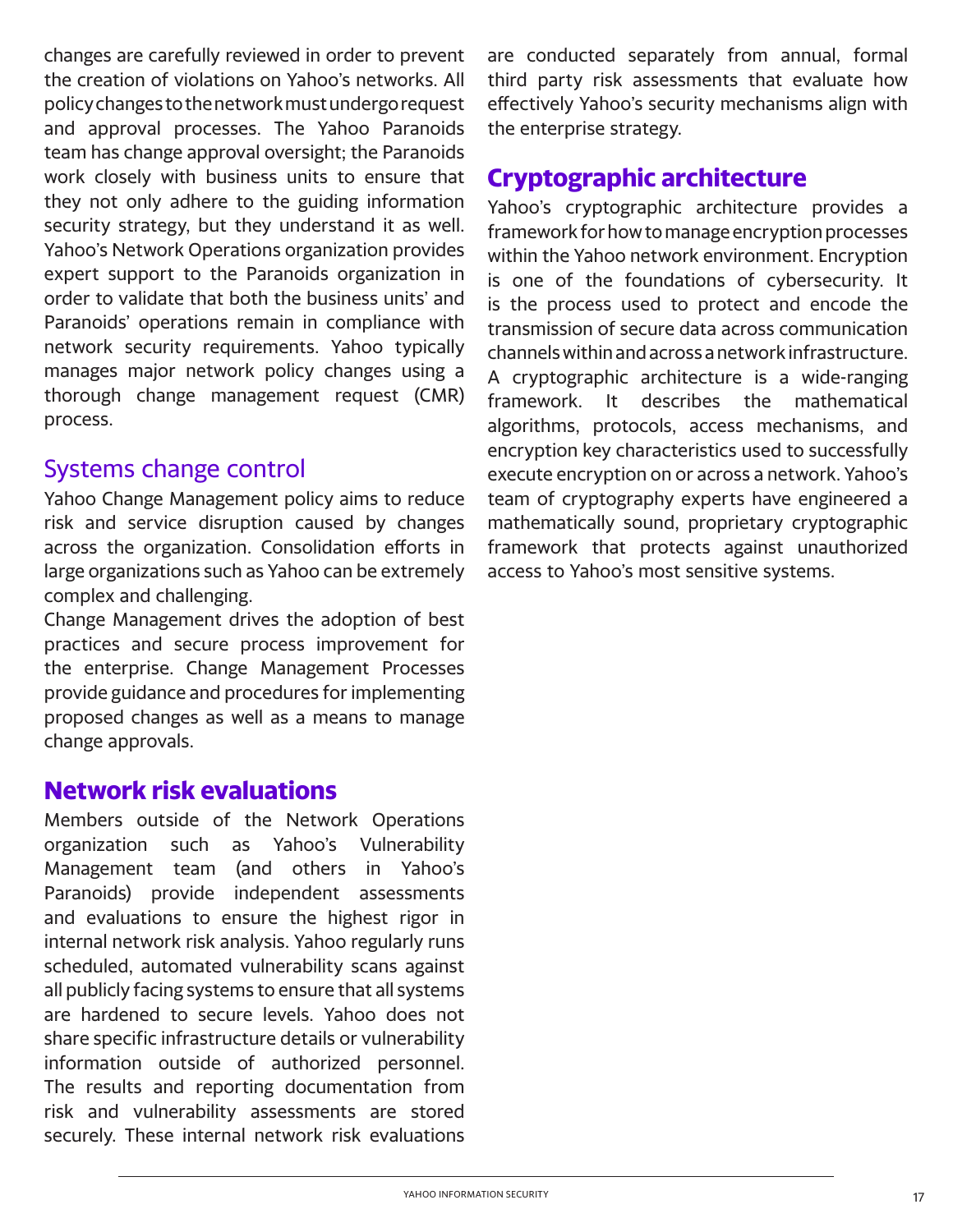# **Secure software development**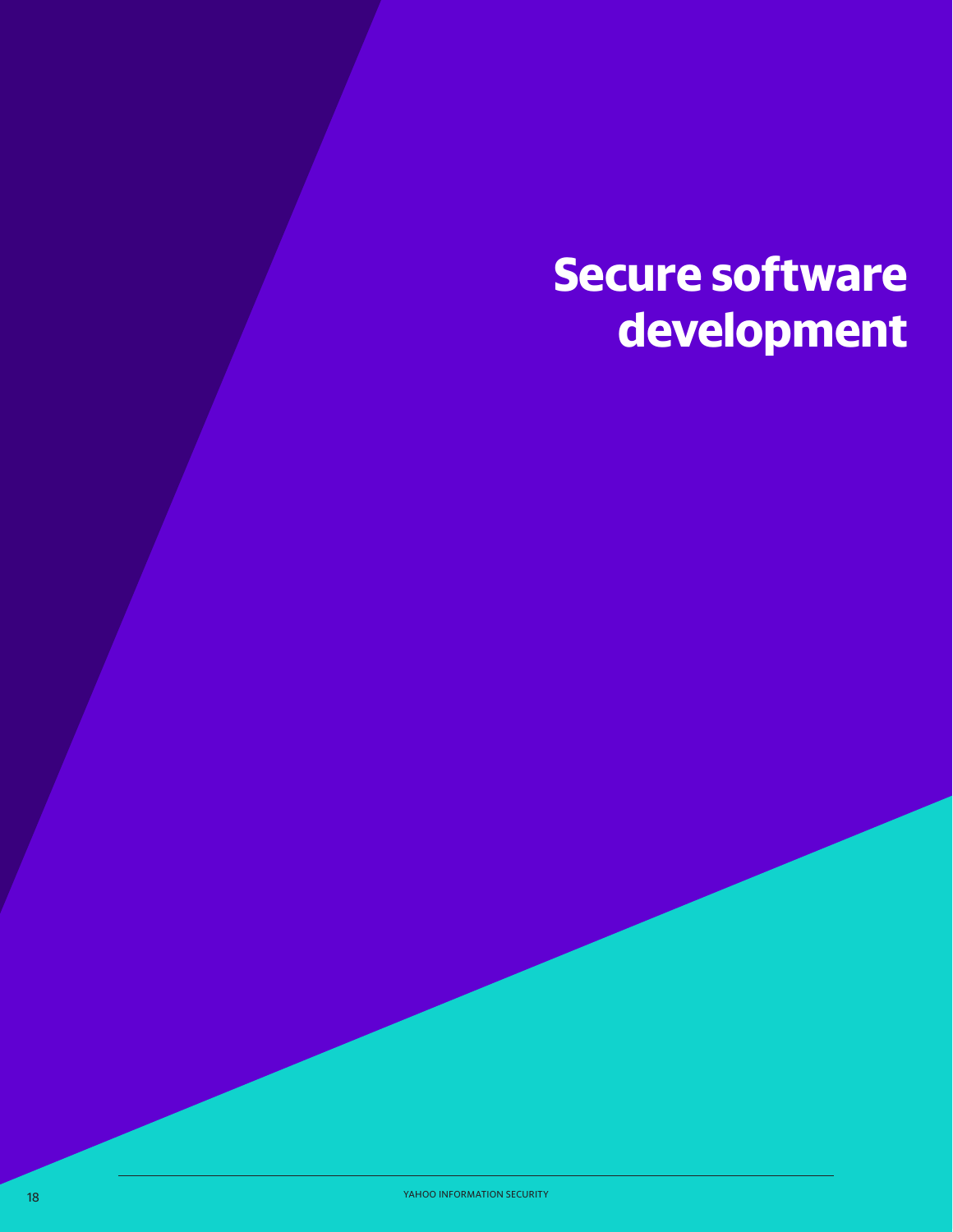# **Software security**

Secure software development at Yahoo ensures that applications are developed with security as a priority. Yahoo utilizes a secure product development methodology to help developers integrate security into the creation of applications. Yahoo's industry standard secure product development practices attempt to address security issues before they manifest in production systems. These mechanisms drive security assurance activities methodically throughout the product's lifecycle.

Yahoo developers work with in-house security experts, called the Paranoids, to review security requirements, implement architecture and design reviews, conduct code reviews, employ threat modeling, utilize web application security testing, conduct penetration testing, and practice secure by design methodologies to help bring Yahoo's projects and applications to a secure baseline. Yahoo's information security experts regularly present at conferences nationally and developers are trained in-house in the implementation of secure development methodologies.

# **Secure by design**

Software developers on Yahoo teams implement security into their software following a "Build Security In" paradigm. Security experts within Yahoo's Paranoids engage with developers to conduct security plan reviews, requirements reviews, architecture reviews, automated and manual code reviews, and remediation validation throughout development. These mechanisms strive to ensure that the technical security controls implemented in an application support Yahoo's guiding security strategy.

#### Planning and requirements

Yahoo's Information Security Policy provides high level information security requirements that teams strive to integrate into project requirements and analysis activities. Developers work with security experts to leverage assurance gates at the outset of project design to help the team understand risks during periodic checkpoints. Yahoo's development teams utilize software security plans to identify and baseline integrated security activities in order to achieve the appropriate level of product development security assurance against Yahoo's business objectives. Further, the team advises on patterns and antipatterns, secure feature development, and proper security testing/ QA.

# **Design**

Paranoids at Yahoo provide specialized expertise and guidance to developers in order to help ensure secure application design.

Development projects at Yahoo use threat modeling in order to support the deployment of layered defenses.

#### Implementation

Paranoids provide security training such as OWASPbased Web Application Security, Secure DevOps, Secure Development in Java, and other relevant role-based instructor-led training to developers. These trainings are periodically refreshed in order to stay abreast of the newest secure code industry standards.

Yahoo developers are trained in safe coding processes such as conducting frequent code analyses that can be integrated into developer build and deploy DevOps pipelines and only using development tools that pass Yahoo security checks.

#### **Testing**

During code development and implementation, developers use a variety of testing techniques such as dynamic analysis, fuzzing, and penetration testing to ensure applications behave properly and protect the confidentiality, integrity, and availability of data.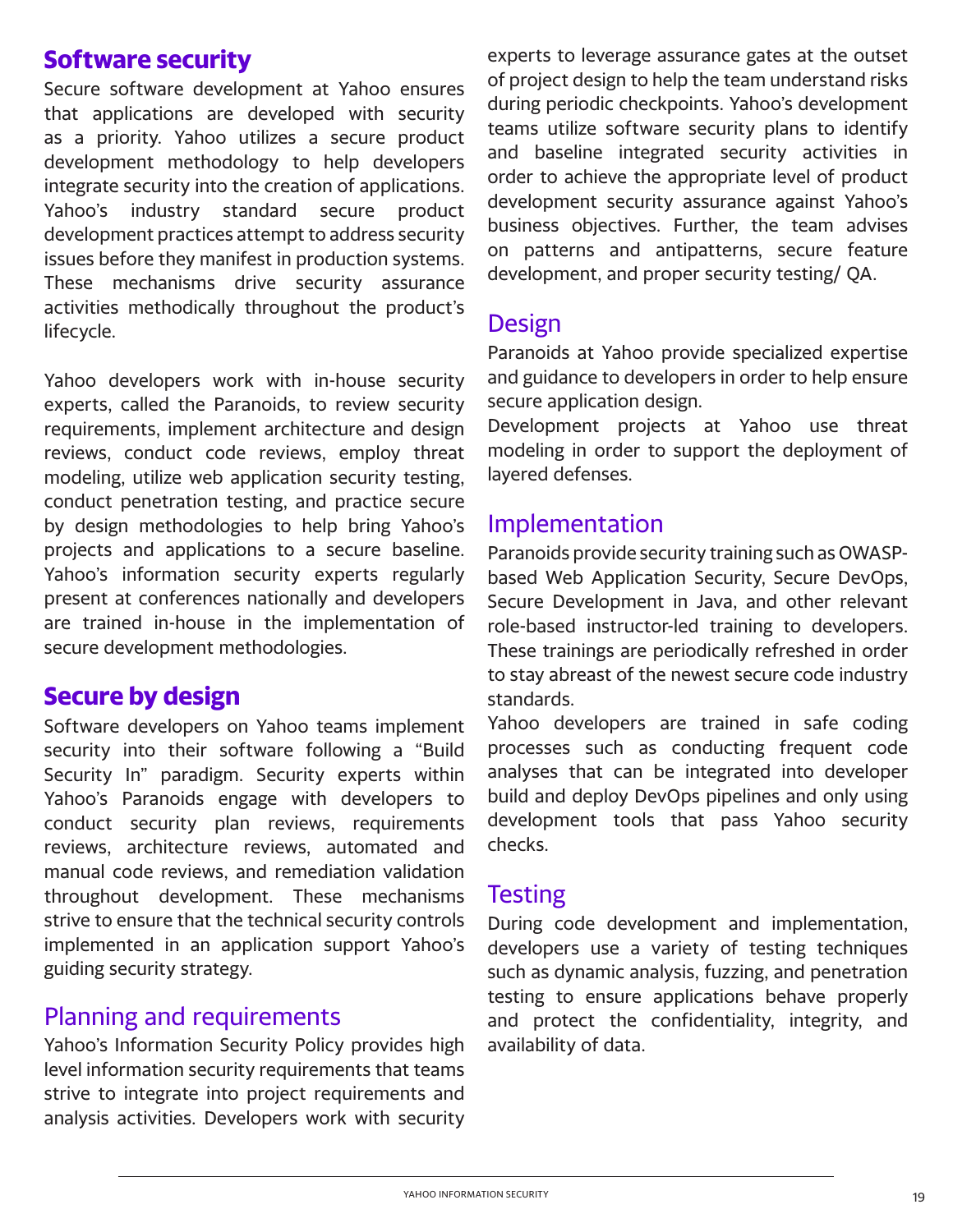### Release

Prior to the release of applications, Yahoo conducts final security checks, approves the release, and ensures the application complies with Yahoo's Information Security Policy.

#### Maintenance

Yahoo has several teams which monitor aspects of an application's security performance while it is fully operational through fully-fledged patch deployment, vulnerability management, and penetration testing mechanisms. Yahoo operates a renowned bug bounty program that leverages the external researcher community to continually identify vulnerabilities in production for subsequent remediation.

# **Security assurance and testing**

Yahoo strives to ensure that its software remains secure to the standards set by Yahoo's guiding Information Security Policy by utilizing advanced testing and review strategies. Developers attempt to validate the results of secure design and implementation through automated and manual penetration testing, manual code reviews, and a variety of vulnerability assessments and scans. These mechanisms work towards the goal of ensuring that code is written securely, executes as intended, and complies with Yahoo's Information Security Policy. Yahoo has teams dedicated to security architecture analysis, secure code review, vulnerability scanning, vulnerability management, bug bounty, cloud security, penetration testing, and compliance auditing. Experts from these teams work together and provide their expertise to developers in order to propagate the development of secure code.

# **Third party software security**

Yahoo has teams dedicated to conducting vendor risk assessments which, among other assessment areas, examine third party software. Automated and manual reviews are used to identify potential vulnerabilities in implemented code. Yahoo's secure product development mechanisms strive to ensure that third party and open source code implementation abides by Yahoo's Information Security Policy.

# **Protecting "CIA"**

Yahoo's secure design practices and standards raise confidence levels that security mechanisms in Yahoo's information systems protect the confidentiality, integrity, and availability of data, or "CIA."

# **Confidentiality**

Confidentiality is the notion that data is protected from disclosure to unauthorized third parties. Yahoo uses access controls and other secure authentication mechanisms to help ensure that the only people accessing sensitive data are those with proper, verifiable authorization.

#### Integrity

The integrity of information refers to its protection from unauthorized modification. Yahoo implements various cryptographic mechanisms to help provide assurance that data sent both across and from Yahoo's systems is sent as intended.

# Availability

Yahoo attempts to assure that information, data, and communication that flows across Yahoo's systems is readily available when it needs to be. Yahoo uses a variety of secure network and development strategies such as load balancing, over-provisioning bandwidth, cutting-edge network monitoring, and endpoint defense to help ensure that systems are adequately protected from denial-of-service attacks.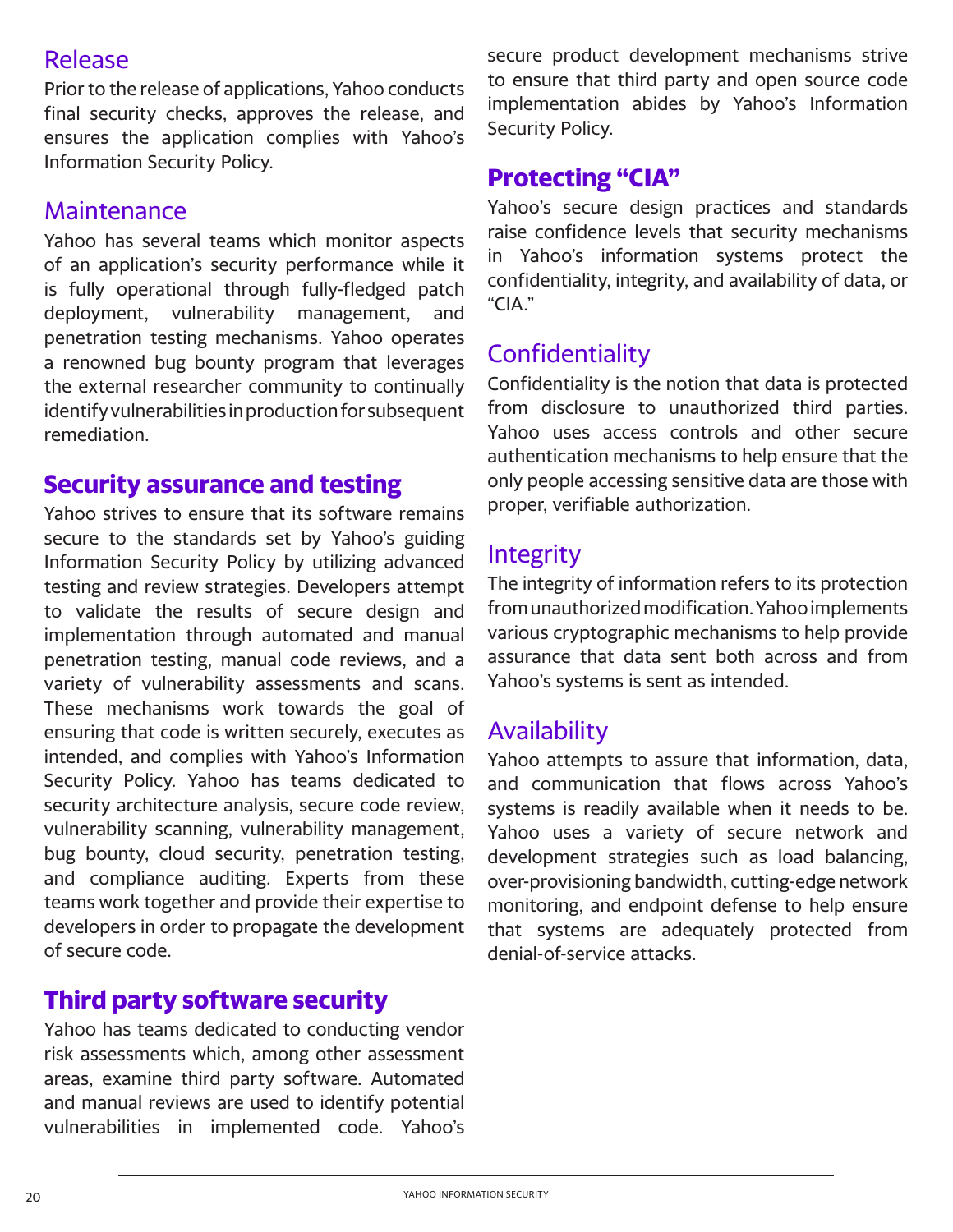# **Incident response**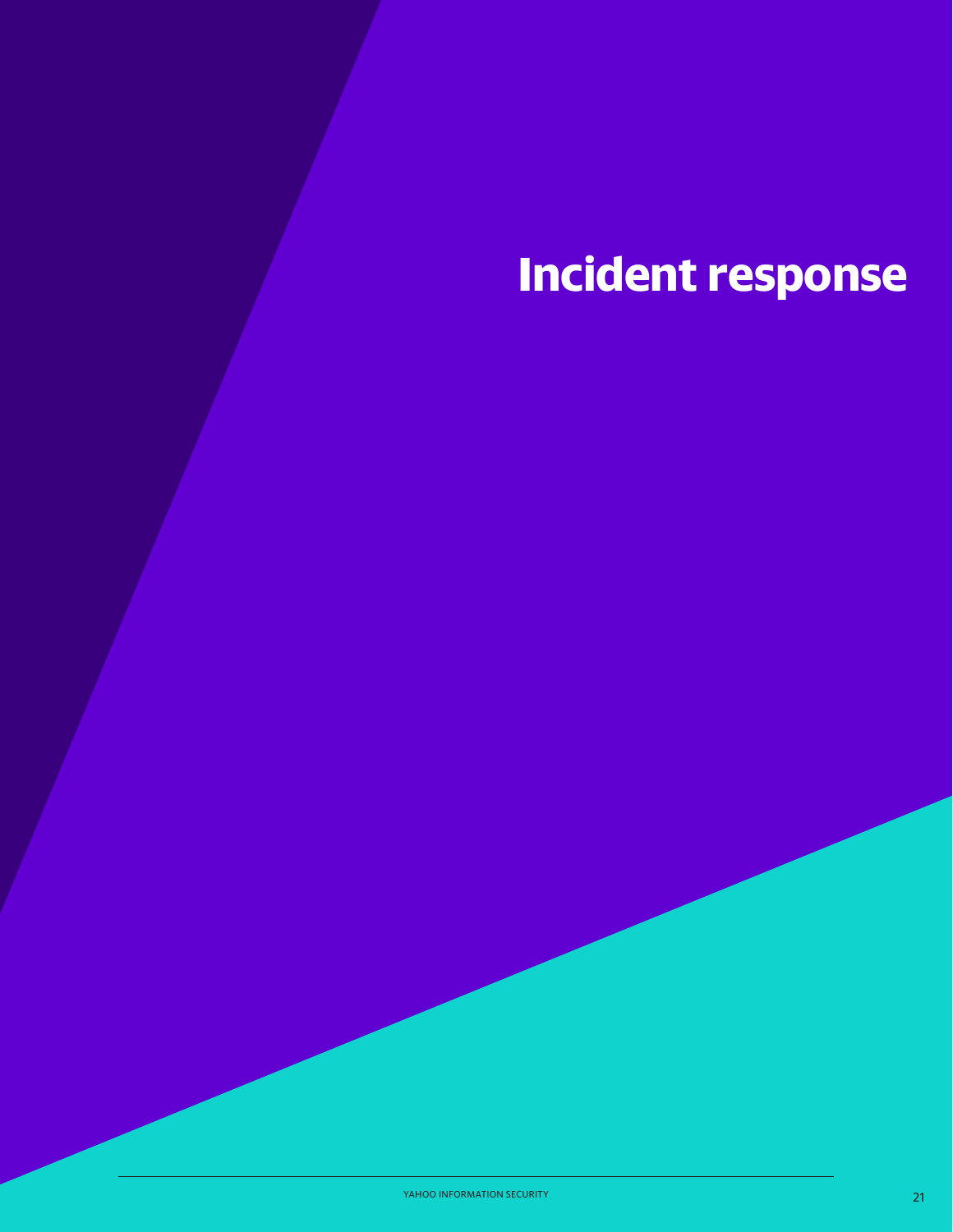#### **Incident response**

Yahoo's incident response plan is an organized approach to detecting, containing, remediating, and investigating security events.

#### Incident response overview at Yahoo

An effective incident response strategy is one of the cornerstones of an organization's cybersecurity posture. It dictates how exactly the organization responds to security incidents such as breaches, compromises, DDoS attacks, phishing attempts, etc. Yahoo has a detailed incident response plan that sits underneath the organization's Chief Information Security Officer (CISO) and is successful through close collaboration with the organization's business units. The response plan is periodically reviewed by both internal risk assessment teams as well as external auditors to ensure that there are no gaps in coverage. The plan details a specific response process (ranging from incident detection through incident remediation and lessons learned), escalation mechanisms, communication channels and methodologies, roles and responsibilities, and many other emergency considerations.

# **The incident response plan**

Yahoo's incident response plan documentation covers all of the major stages of incident management in depth.

# Preparation

Yahoo's incident response plan specifically enumerates the preparation phase of an incident. Yahoo's Legal team works closely with the Incident Response team to create effective standards, procedures, and runbooks which explain the roles, responsibilities, and mechanisms utilized to respond to any kind of incident contemplated on Yahoo's infrastructure. Detailed communication plans are outlined and consistently refreshed with updates based on changes to enterprise technology.

#### **Detection**

The incident response plan goes into detail on

the specific mechanisms that security teams at Yahoo use to detect events across the network infrastructure. Tools (both developed in-house and acquired from third parties), logging standards, declaration criteria, and severity analysis procedures are all determined. Securing digital evidence and proper chain of custody utilization is paramount here to ensure this data maintains integrity throughout the investigation.

#### Containment

Yahoo's incident response plan specifically details how incidents are contained once they are detected on the network. Yahoo's network infrastructure uses logical system segments and isolation mechanisms to ensure that, even if a breach occurs on one part of the network, this impact is minimized and it cannot spread to other parts of the network. Vital information systems are completely separate from the network to further minimize this risk. If one team's credentials are obtained by an unauthorized actor, Yahoo's access control mechanisms such as two-factor authentication, network segmentation, least privilege, dual control, and separation of duties all ensure that the damage is contained. Yahoo's extensive audit trails also make it easier to work on the next step in the incident response process, eradication.

#### Eradication

The eradication stage of an incident response plan details the mechanisms and workflows that incident response team members use to remediate incidents from the environment. A large part of the remediation is root cause analysis. Root cause analysis is conducted in order to understand both the source of the attack and the vulnerability the attack exploited. Some analysis mechanisms include network correlation strategies, log analysis, timeline analysis, and memory/string artifact analyses. Once the root cause is properly understood, network administrators work together with the incident response team to install trusted, secure patches, and then harden the network to ensure that the event cannot happen again.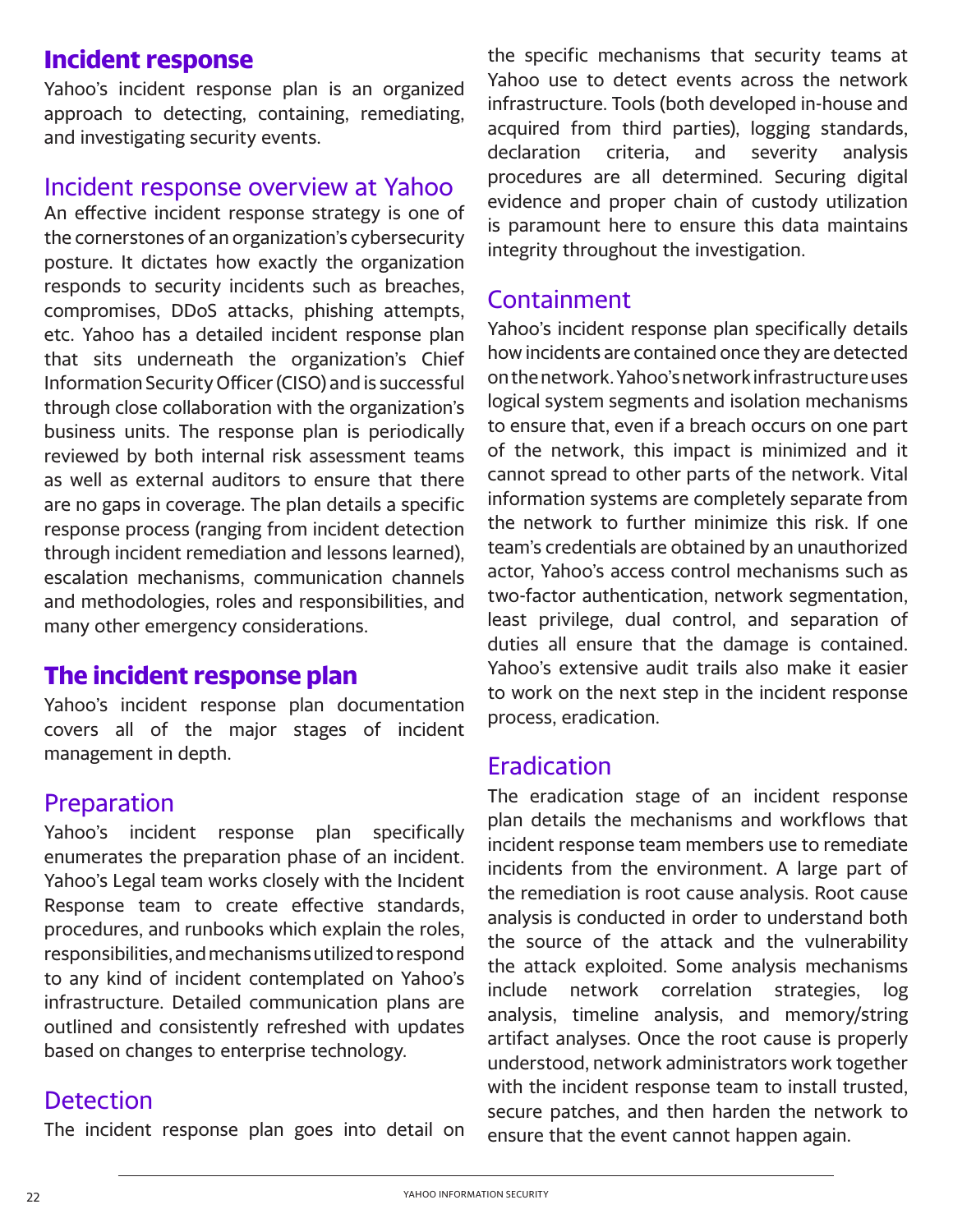#### Recovery

One of the key aspects of the incident response plan is the recovery stage. This stage is critical as it involves restoring systems back to pre-incident operations (while still having eradicated the root cause of the incident). This stage involves invoking business continuity & disaster recovery procedures, restoring systems from the appropriate checkpoints, validating that systems are ready to be operating in business as usual functions, and implementing Legal and PR operations (as necessary).

#### Continuous improvement

The final stage of the incident response plan is continuous improvement. Yahoo's Paranoids work together after incidents to formally debrief and determine lessons learned via after action reports. The team creates long-term plans for shoring up weaknesses, mitigating newly discovered vulnerabilities, and updating and improving the incident response plan.

# Engaging with third parties

Yahoo may rely on support from third parties or law enforcement organizations to offer supplemental or uniquely specialized services in order to assist in containing, eradicating and recovering from an attack. Yahoo has specific documentation in its incident response plan that establishes a framework for properly and securely interacting with third parties during an investigation.

#### Updates and review

Yahoo's incident response plan is frequently reviewed by risk assessment professionals, internal legal professionals, and third-party independent auditors and regulators to ensure thoroughness.

# **The incident response team**

Yahoo has several teams dedicated to securing the organization from malicious actors and activity.

#### Security operations center

Yahoo's Security Operations Center (the SOC) monitors and investigates security events on Yahoo systems using state of the art tools and data analysis to look for signs and signatures of potential compromises. They are the "eyes on glass" that initially protect the infrastructure and escalate the most severe security events.

# Incident responders

The incident responders are the experts at Yahoo who serve as the escalation point for severe security events. They conduct forensic analysis, manage and update the incident response plan (with input from many stakeholders), and regularly conduct their own analysis of security events on the infrastructure.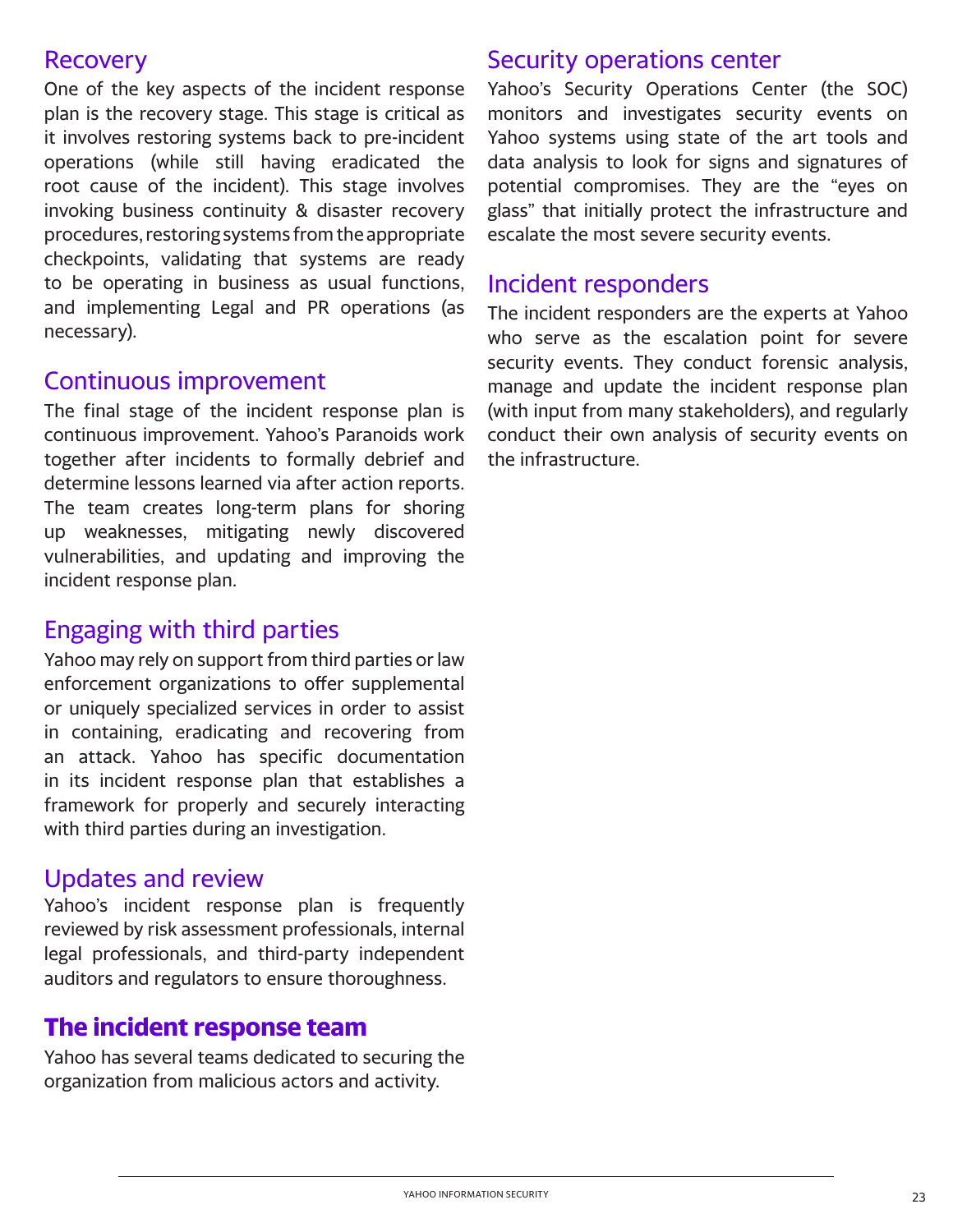# **Business continuity planning**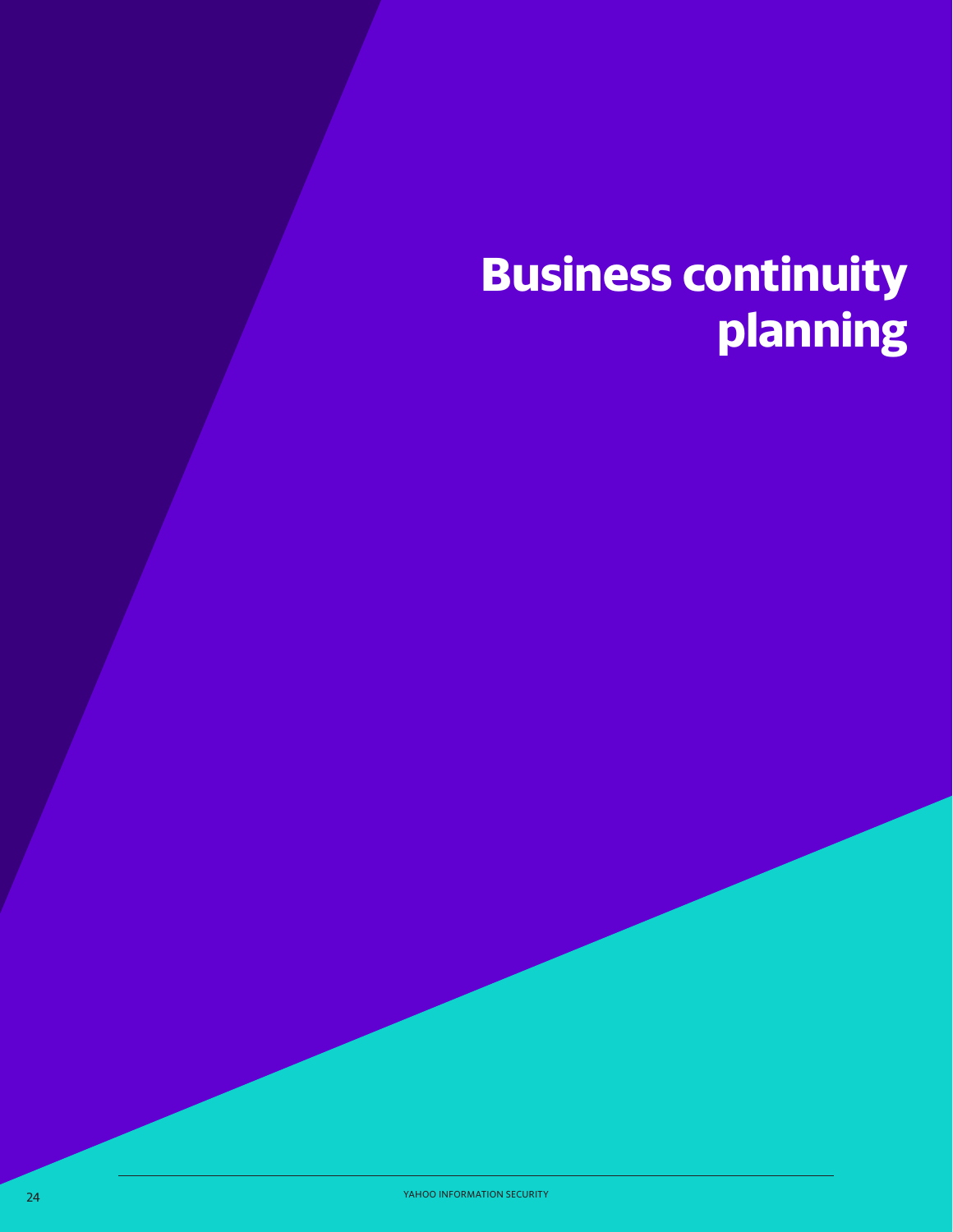# **Business continuity planning**

**Yahoo's Business Continuity Planning Team maintains responsible contingency plans for products and applications to minimize service disruption.**

#### **Overview**

Yahoo has a mature Business Continuity Planning Program responsible for ensuring all critical infrastructure, applications, and services are resilient in the event of disaster. The BCP Program spans the entire organization, sits within Yahoo's Infrastructure Services and Operations Group, and has the active support of Yahoo's Leadership. The objectives of this program are to minimize disruptions to service, safeguard sensitive and confidential information, and to respond and recover rapidly in the event of disruption. Yahoo provides a multi-failure disaster recovery capability by utilizing multiple hot sites across the globe.

Yahoo monitors service continuity with upstream providers in the event of provider failure. Service providers are governed under rigid service level agreements to ensure reliability. Upstream provider service continuity is continuously monitored and logged. Yahoo uses multiple service providers in support of critical infrastructure and has mechanisms in place for rapid cutover to maintain services. Business continuity and redundancy plans are in place for all Yahoo critical functions impacting customer availability.

# **Yahoo's BCP plan**

Yahoo complies with Contingency Planning for Information Technology Systems. Yahoo has the following mature practices, procedures, and tools in place:

1. Contingency Planning Policy Statement. The formal policy provides the authority and guidance necessary to develop an effective contingency plan

2. Checklist Requirements and Recommendation. The tier structure helps identify and prioritize critical IT systems and components

3. Multiple Preventive Controls. These are

measures that reduce the effects of system disruptions and increases system availability.

4. Recovery Strategies. Thorough recovery strategies ensure that the system can be recovered quickly and effectively following a disruption

5. IT Contingency Plan. The contingency plan contains detailed guidance and procedures for restoring a damaged system

6. Planned Testing, Training and Exercising. Testing the plan identifies planning gaps, whereas training prepares recovery personnel for plan activation; both activities improve plan effectiveness and overall agency preparedness

### **Business continuity planning Governance**

Business continuity planning procedures at Yahoo are governed by a central team. The BCP team reviews Yahoo's recovery plans and ensures their continued relevance. Yahoo and its network is architected with resiliency, redundancy and availability in mind, and is monitored for performance and problem identification. Yahoo incorporates business continuity capabilities into all delivery capabilities. Platforms are monitored using a proprietary algorithm for determining capacity, performance and security events. Yahoo also has formal processes for data ingestion and during component failover measuring the Recovery Time Objective (RTO, which is the target time set for the recovery of the IT and business activities after a disaster has struck) and Recovery Point Objective (RPO, is focused on data and Yahoo's loss tolerance in relation to the data), against the Recovery Time Actual (RTA, which is the real-time it takes to restore functionality to the property).

# **Environmental disaster**

Yahoo's data centers are strategically placed around the world in generally low environmental risk areas. In the event that one of Yahoo's data centers is impacted by a natural disaster, Yahoo will follow standard operating procedures and BCP plans. Yahoo employs a dedicated data operations team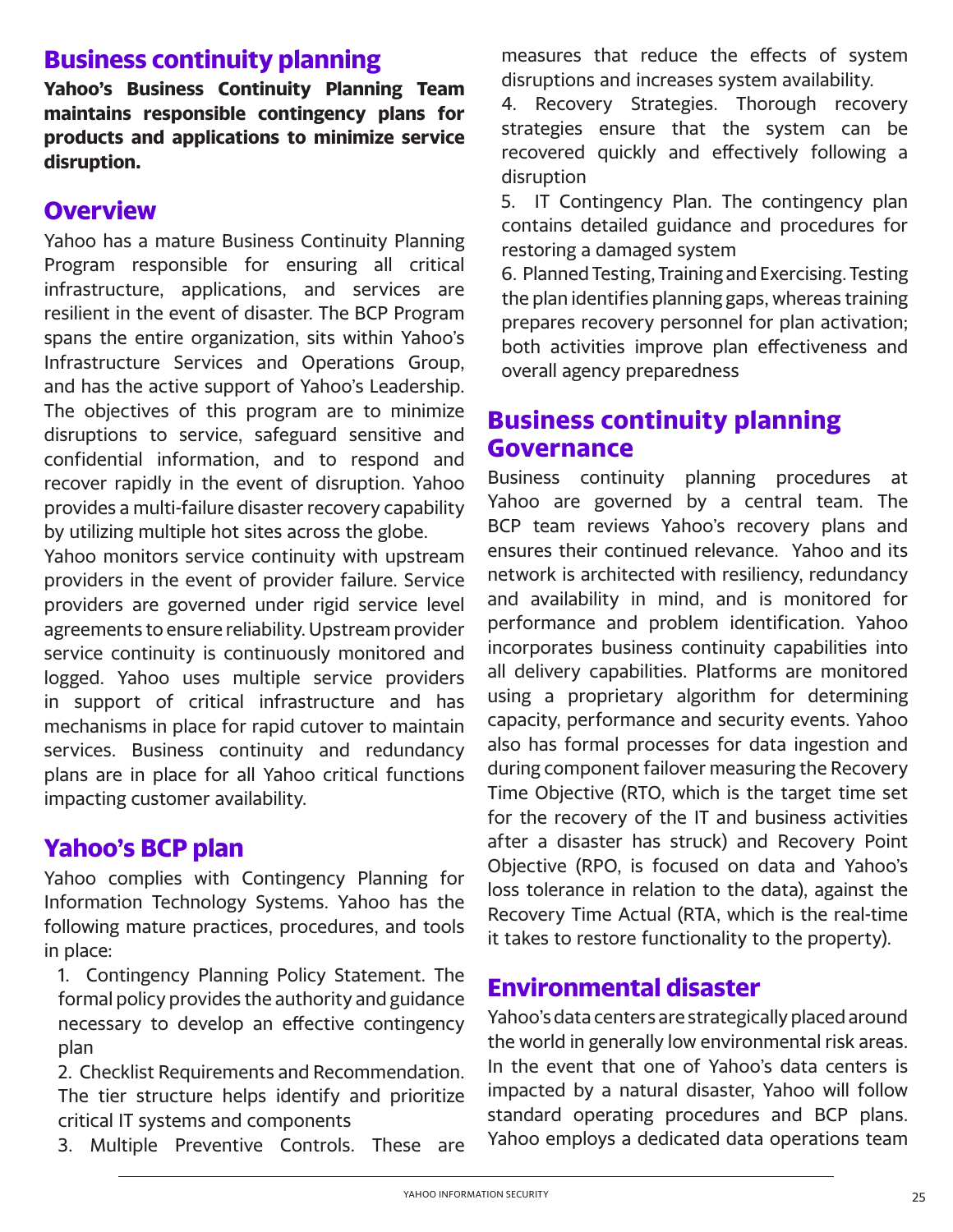which monitors systems, environmental controls and overall health of the Yahoo infrastructure.

# **Data protection and backup**

Network systems, configurations and source code are geographically redundant across multiple data centers.

# **Redundancy**

Yahoo ensures resiliency with a presence in multiple datacenters as well as regional and continental PoP sites that utilize redundant network equipment. This in conjunction with cloud platform technology allows Yahoo to reduce production incidents and provide a more robust user experience.

# **Monitoring**

Yahoo performs end-to-end health checks for system performance and availability using proprietary tools as well as third-party monitoring solutions. Yahoo also monitors the health of its sites as a whole, responding to regional issues and rerouting traffic when necessary to maintain optimal performance and availability for our customers.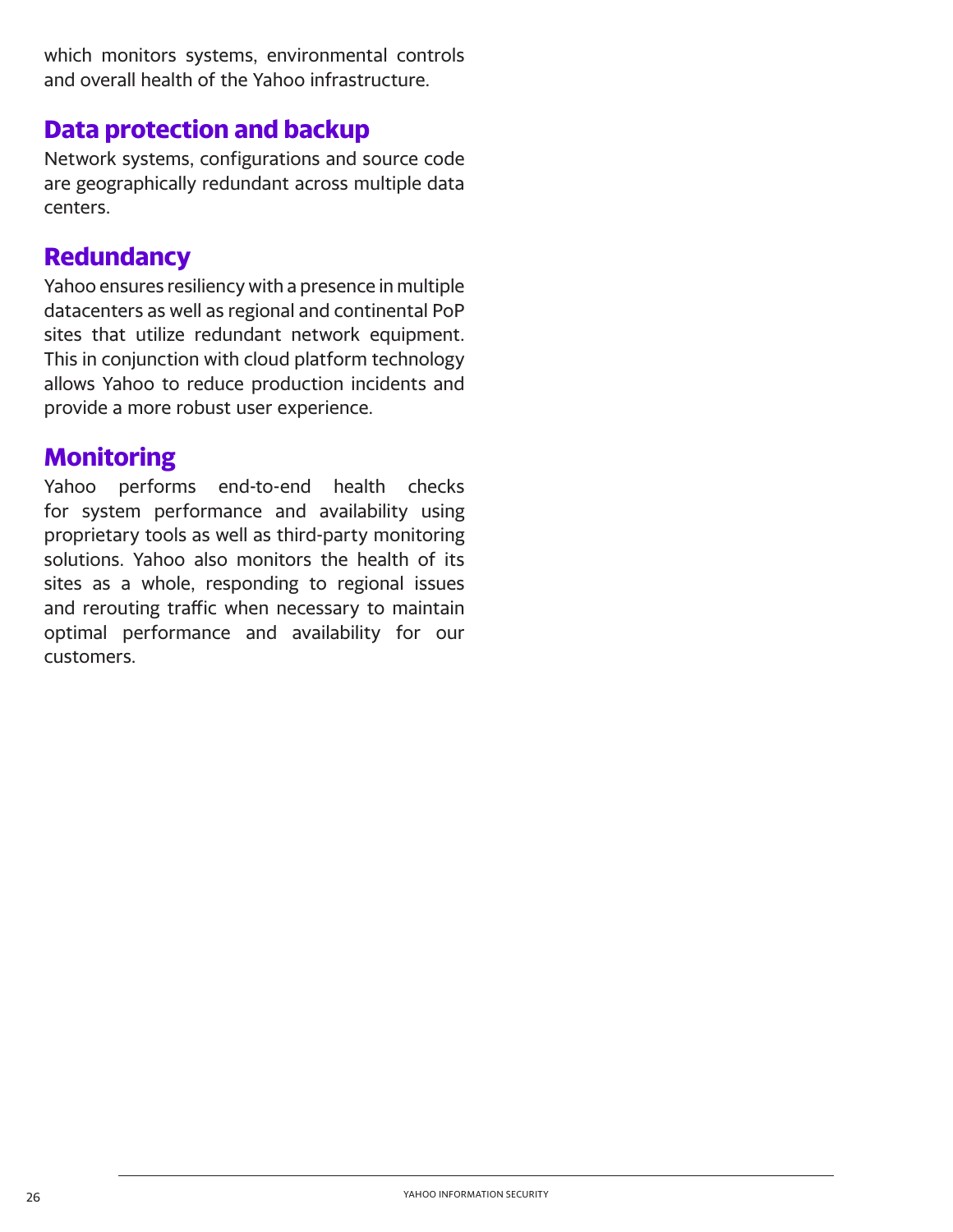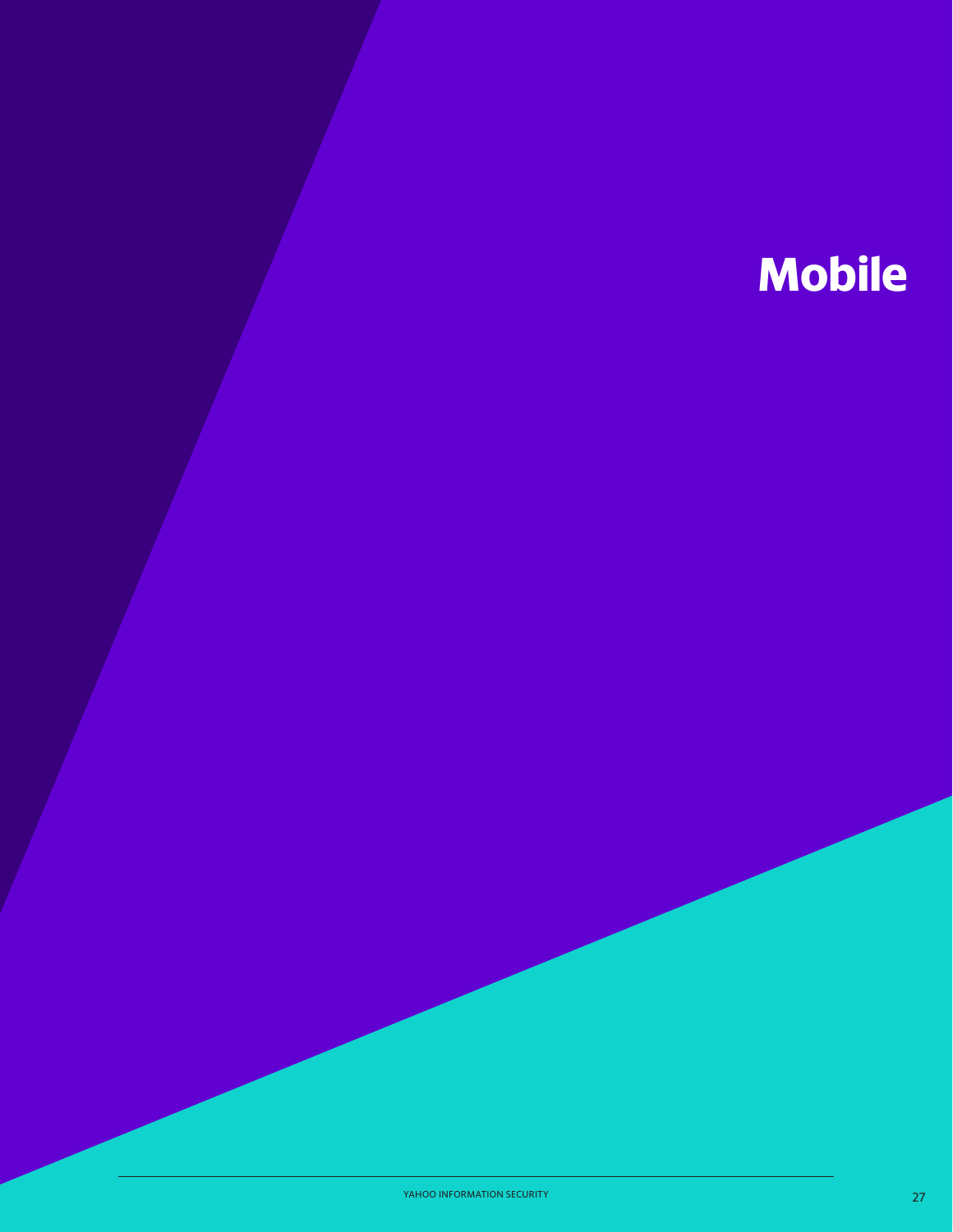# **Mobile**

**Yahoo has multiple security controls in place to ensure mobile devices, software, and applications are protected against threats.**

#### **Mobile security at Yahoo**

Yahoo actively relies on security policies to establish an authorized method for controlling mobile computing devices including but not limited to:

- Flash Drives
- Handheld Wireless Devices
- Mobile Peripherals (e.g. USB port devices, CDs, mobile hotspots, etc.)

Security policies surrounding mobile devices apply to employees, consultants, vendors, and contractors.

# **Software development kits (SDKs)**

Software development kits are a crucial component of Yahoo's mobile app development environment. SDKs allow engineers to integrate with new features and seamlessly access external services to create more dynamic application. However SDKs can also be susceptible to backdoor threats, potential improper data handling, and privacy violations. To mitigate potential threats, Yahoo has secure procedures in place for scenarios where third-party mobile SDKs are integrated with Yahoo products. Procedures include, but are not limited to: Product Security Reviews

- SDK Integration Architecture Review
- SDK Scanning
- Penetration Testing

# **Mobile controls**

The following are examples of controls implemented at Yahoo to mitigate and reduce unwanted behavior and potential exposure:

Mobile computing and storage devices containing or accessing information resources at Yahoo must have a valid business reason prior to connecting Personal communication, mobile computing, and storage devices are prohibited from storing any cardholder information

Approved company portable computing devices and electronic storage media that contain confidential cardholder data to other sensitive information must use encryption or equally strong measures to protect the data while it is being stored.

Laptops, PDAs, smartphones, and other mobile devices must require a valid MDM profile, including username and password, which enforces Yahoo security policy.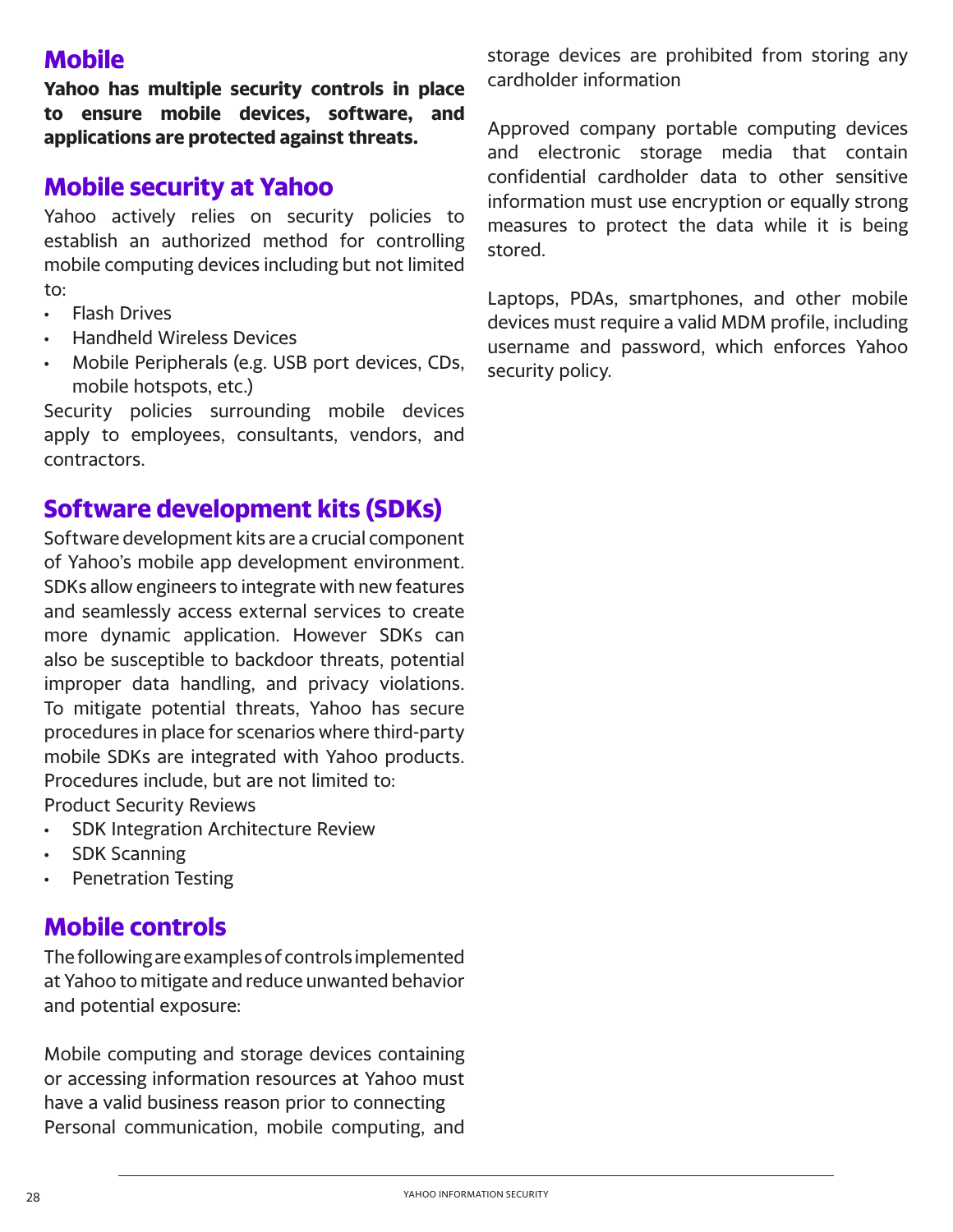# **Cloud security**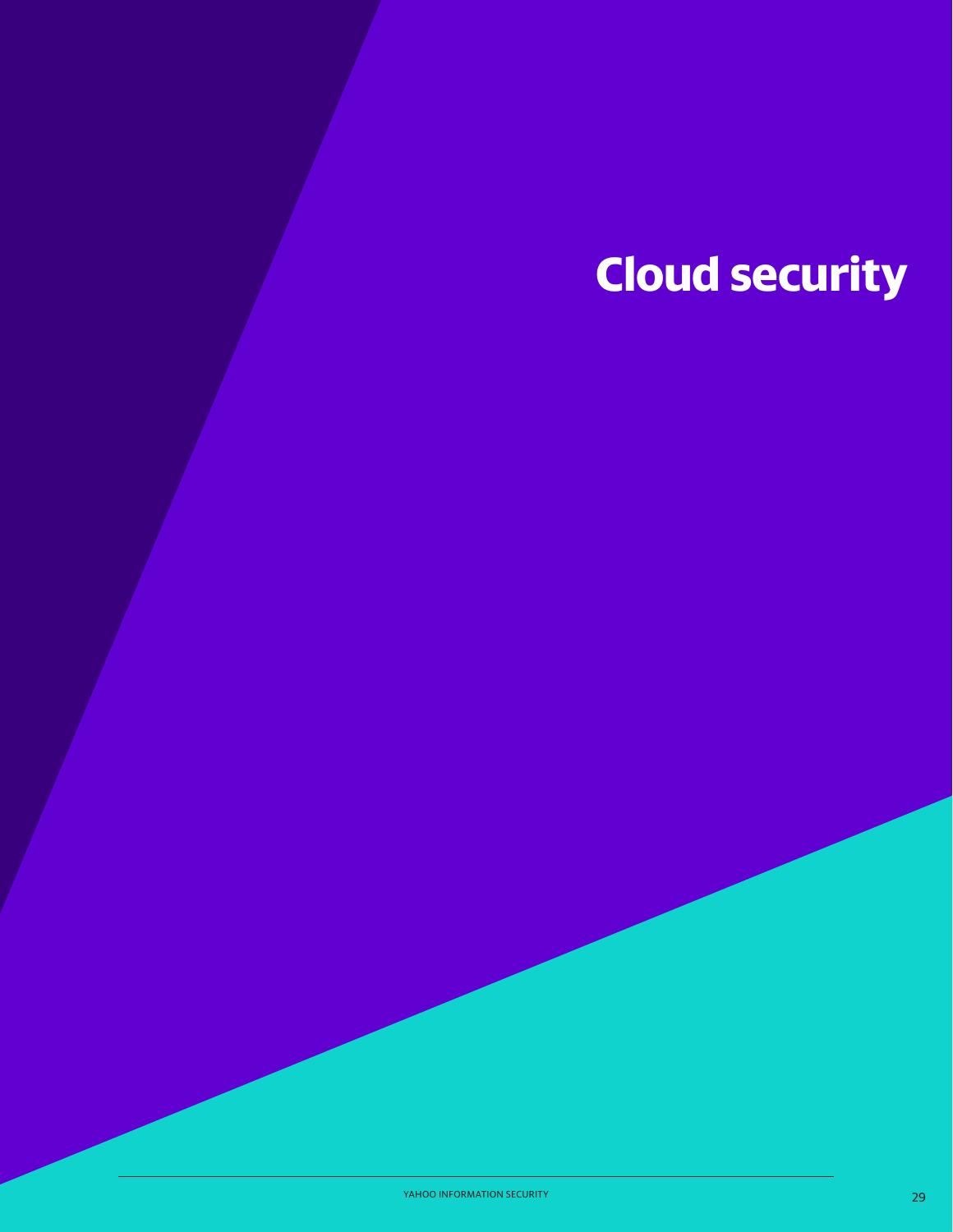# **Cloud security**

**Yahoo's cloud security controls are designed to protect the confidentiality and integrity of the data and applications that Yahoo stores on the public cloud.**

# **Cloud security overview at Yahoo**

The use of cloud computing technology and services continues to increase at a significant rate. Yahoo's strategy is no exception to this trend - Yahoo is continually putting more and more data onto the public cloud infrastructure due to cloud's superior performance and scalability. At Yahoo, securing the public cloud is paramount. The Cloud Security team at Yahoo describes a set of requirements and controls to uphold Yahoo's Information Security Policy regarding the protection of data and applications that are hosted on the public cloud infrastructure. Yahoo uses numerous cloud security controls designed to protect the confidentiality and integrity of its data and applications hosted on the public cloud. Yahoo's Cloud Security, Security Architecture, Vulnerability Management, and Risk/Compliance teams work together to develop and deploy a robust set of policies, standards, technologies, and controls to bolster and drive the security of Yahoo's public cloud. Yahoo has explicit security requirements ranging from identity and access management mechanisms to logging and monitoring systems to uphold Yahoo's public cloud infrastructure to appropriate security standards.

#### **Identity and access management**

Yahoo's identity and access management requirements abide by the principle of least privilege. Controls include a strong password and access key management policy, multifactor authentication requirements, and strict account provisioning and revocation requirements.

# **Logging and monitoring**

A robust logging system is critical to providing a detective control for the public cloud infrastructure. Yahoo uses industry standard configurations to ensure that events in critical logs are properly alerting authorized Yahoo personnel. Unauthorized access and unexpected changes to resources is required to be monitored on all instances. This also serves as a check for incorrectly assigned permissions to users at Yahoo who may have received unintended access.

#### **Networking**

Yahoo account owners are required to establish secure network configurations. Some of the industry-standard configurations used include changing default resource settings (including the default access control list) and restricting inbound traffic to explicit destinations and protocols using carefully crafted ACLs on all Yahoo subnets.

#### Application protection

Yahoo implements several controls on the public cloud in order to protect its application stack. All connections are required to be encrypted to ensure that the data transmitted is protected. Using encrypted transmissions can ensure that the encrypted traffic between the edge servers and the custom origin cannot be unsealed by malicious users in case they are able to capture packets. The ciphers used for these transmissions are regularly reviewed to ensure they are not outdated.

# Load balancers

Yahoo uses load balancing to ensure that fault tolerance is provided across applications. The load balancer serves as a single point of contact to ensure availability and prevent the disruption of service. Yahoo's account owners are required to follow a centralized cloud security standard to securely configure load balancers and ensure that they are protected from potential malicious activity.

#### Data protection

Yahoo has several standards and controls in place to protect the data transmitted and stored. Yahoo implements and maintains a robust key